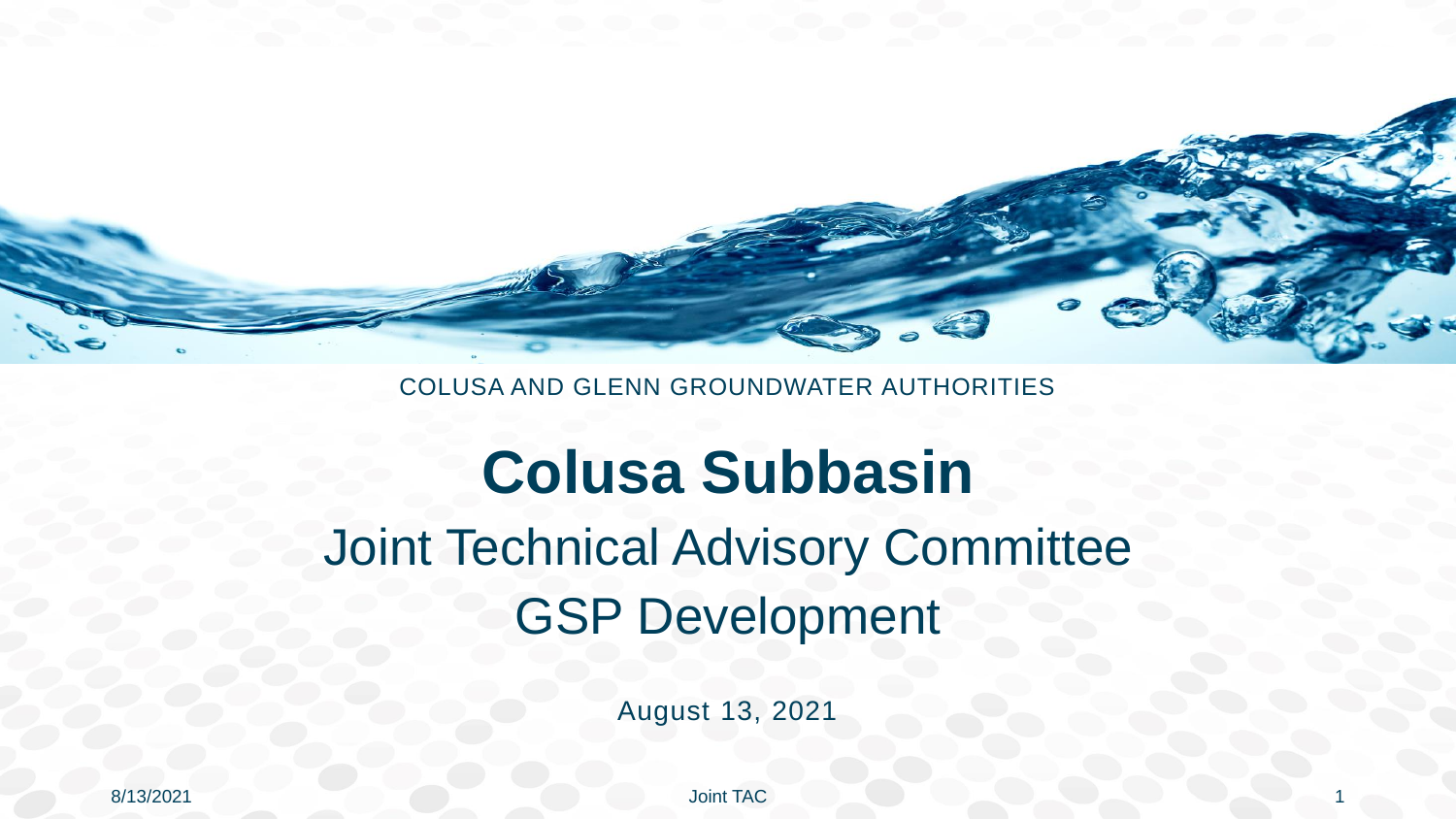#### **Meeting Topics**

- 4.a. Groundwater Sustainability Plan Schedule
- 4.b. Financing and Funding Mechanisms—Presentation and **Discussion**
- 5. Well Monitoring Pilot Program—Update and Discussion
- 6. Grant Funding
	- 6.a Current Project Agreements Status and Discussion
	- 6.b Unallocated Grant Funding—Status, Discussion and Possible Recommendation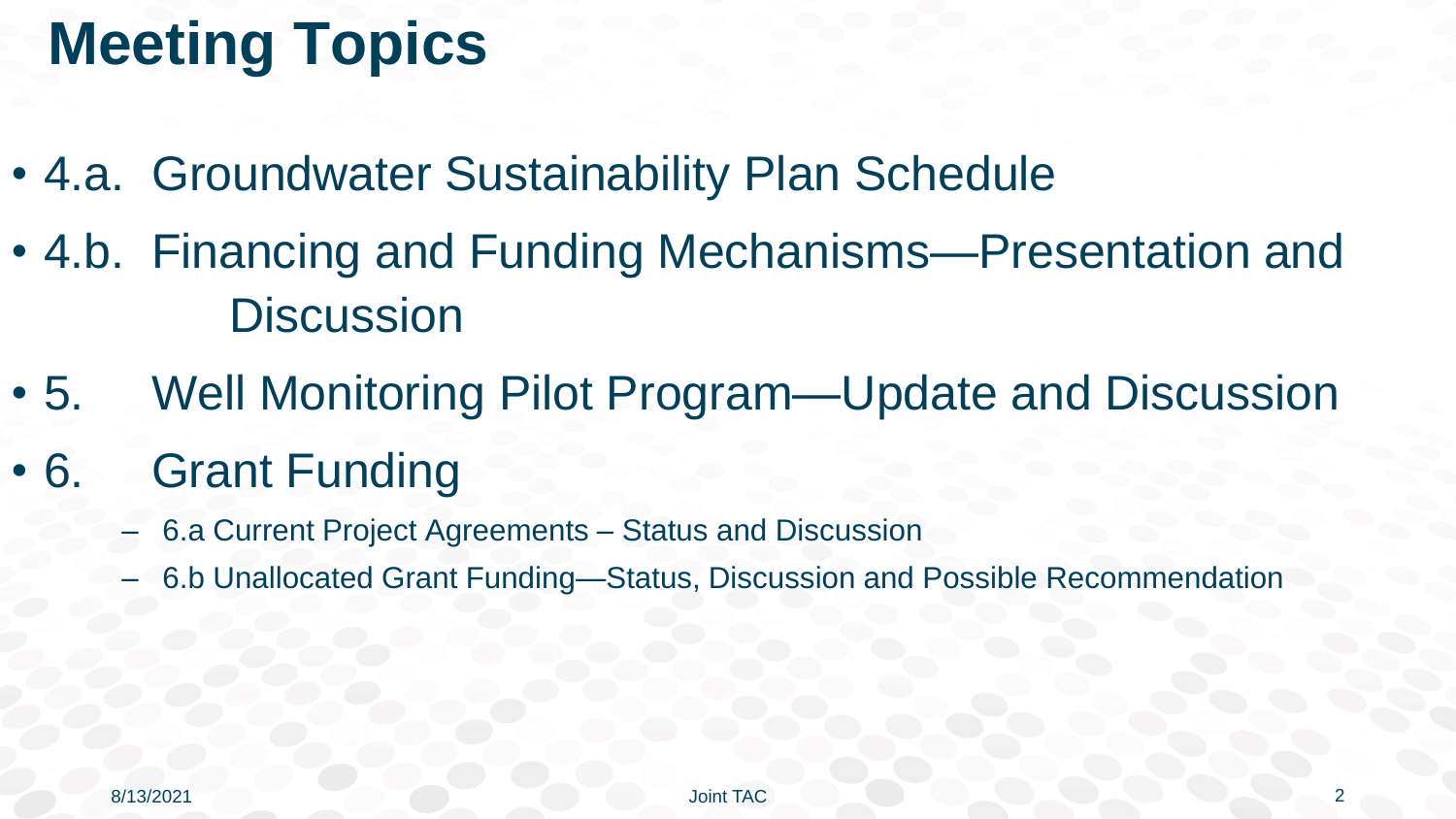#### **4.a. Groundwater Sustainability Plan Schedule**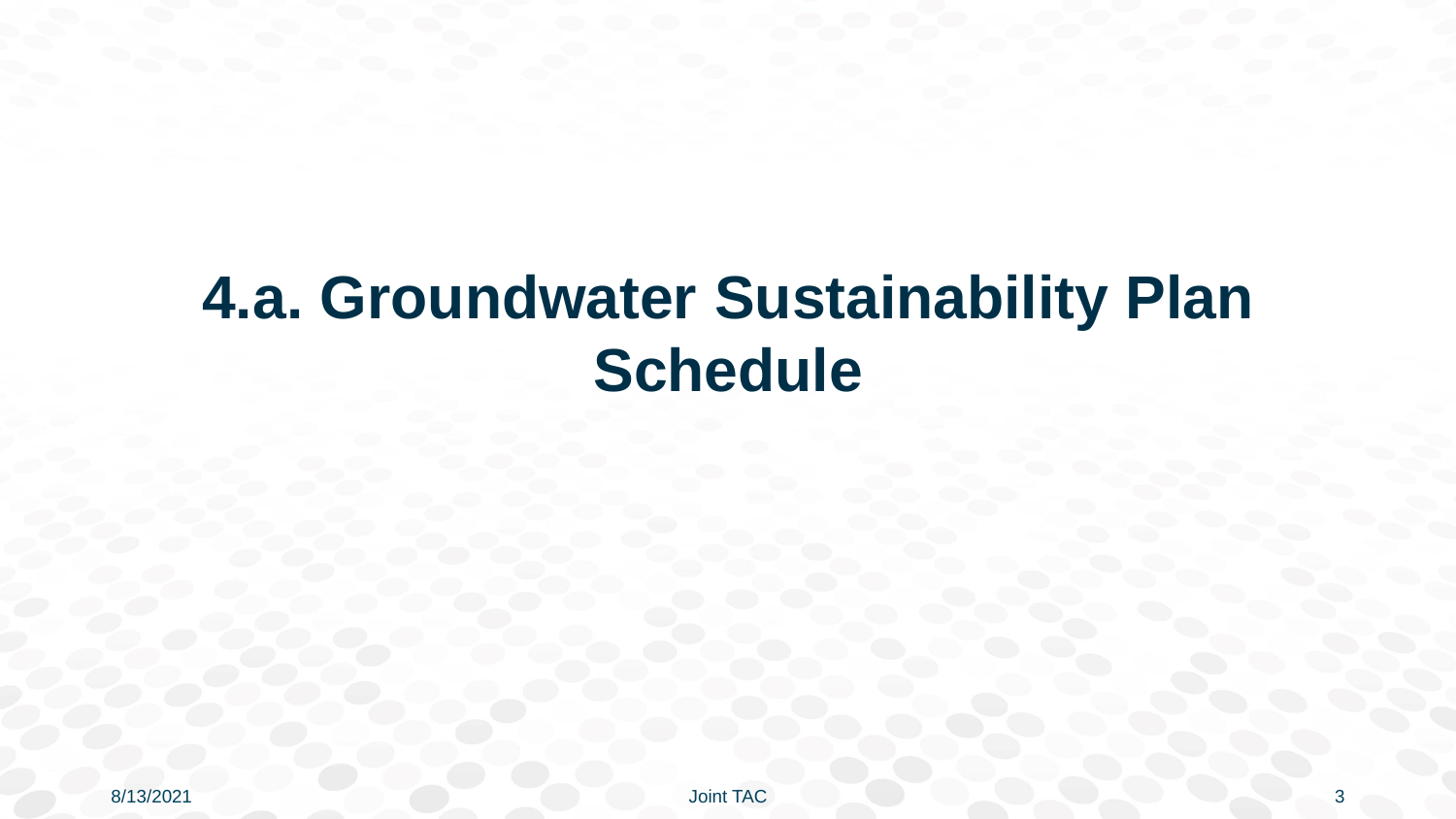#### **Groundwater Sustainability Plan Schedule**

| <b>GSP Chapter/Activity</b>                                                                                                              | <b>Activity Start</b><br><b>Date</b> | <b>Activity End</b><br><b>Date</b> | <b>Activity</b><br><b>Duration (days)</b> |
|------------------------------------------------------------------------------------------------------------------------------------------|--------------------------------------|------------------------------------|-------------------------------------------|
| Chapter 1 – Introduction<br>Chapter 2 – Plan Area<br>Chapter 3 – Basin Setting<br>Chapter 4 – Monitoring Networks                        | 4/7/2021                             | 5/5/2021                           | 28                                        |
| Chapter 5 – Sustainable Management Criteria<br>Chapter 6 – Projects and Management Actions                                               | 7/16/2021                            | 8/13/2021                          | 28                                        |
| Chapter 7 – Plan Implementation<br>Chapter 8 – References and Technical Studies<br><b>Executive Summary</b><br><b>Complete Draft GSP</b> | 9/13/2021                            | 10/31/2021                         | 48                                        |
| <b>Complete Final GSP</b>                                                                                                                | 11/1/2021                            | 11/30/2021                         | 30                                        |
| <b>GSP Adoption by Agencies and Submittal to DWR</b><br>8/13/2021                                                                        | 12/1/2021<br><b>Joint TAC</b>        | 1/31/2022                          | 62                                        |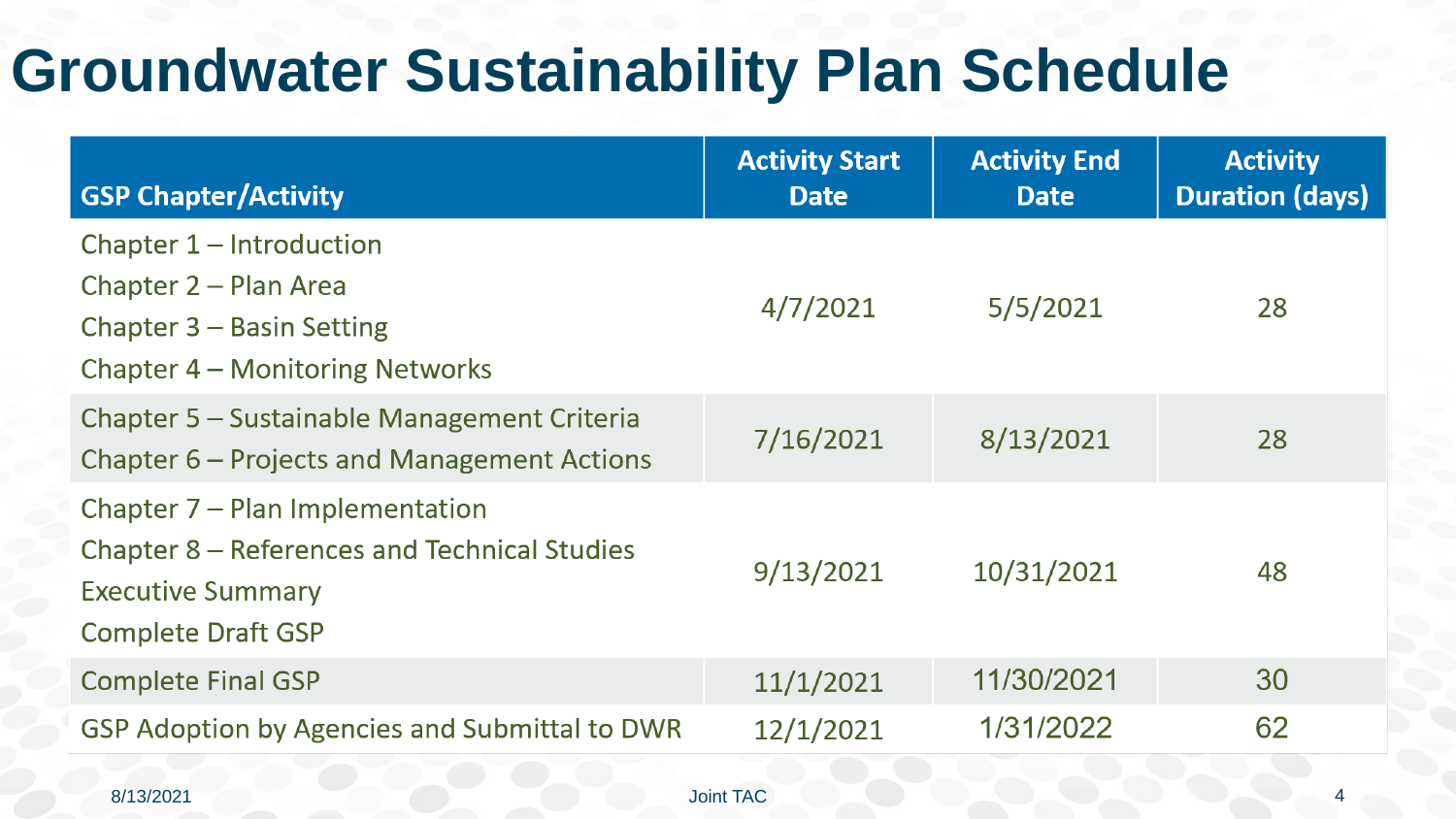### **4.b. Financing and Funding Mechanisms**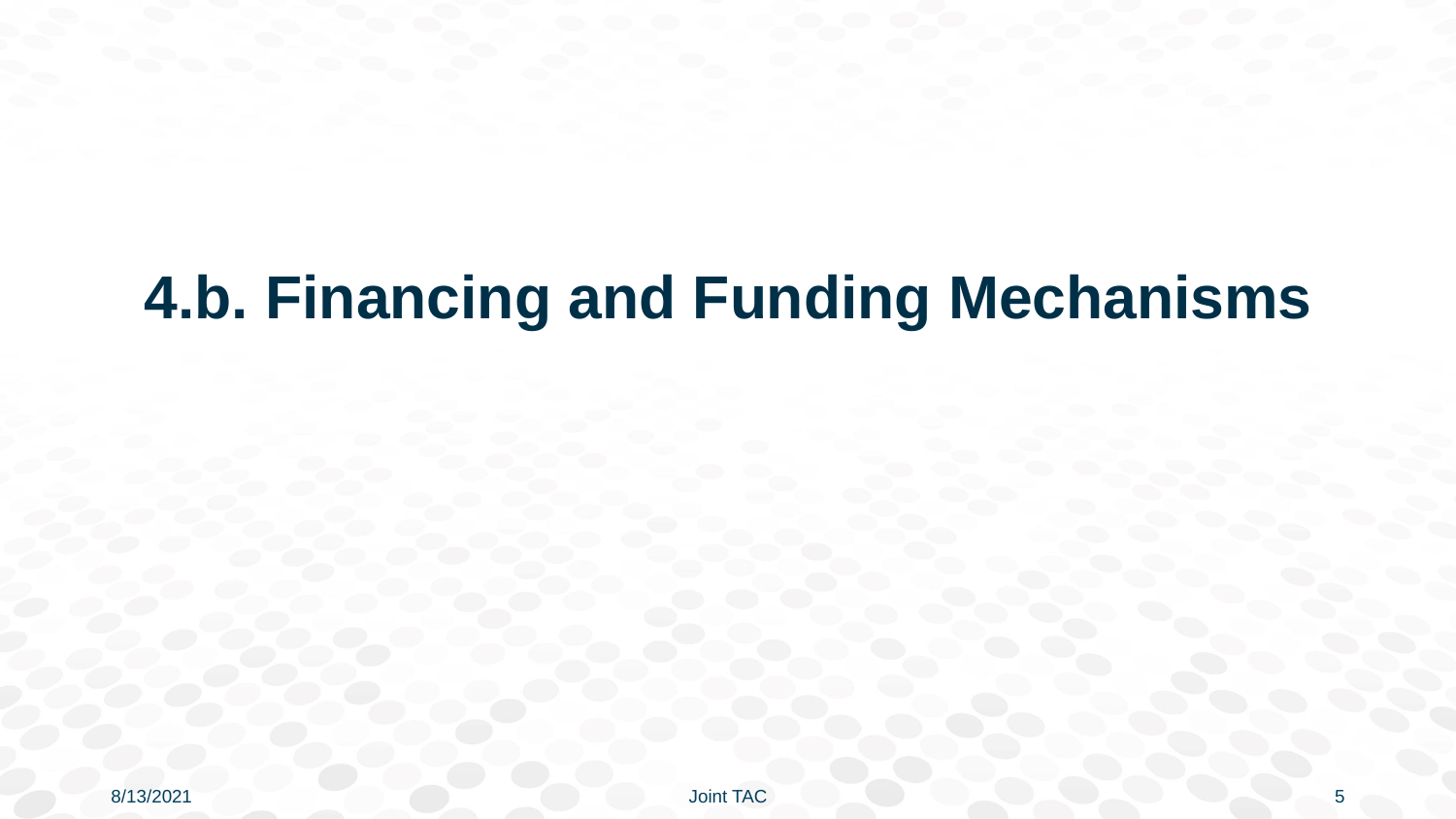#### **Financing and Funding Mechanisms**

- **Purpose**: Provide an overview of costs, financing and funding, and cost allocation approaches
- GSP Plan Implementation (Chapter 7) –Summary of approach to cover costs per §354.44(b)(8) and §354.6(e) –Technical appendix with supporting information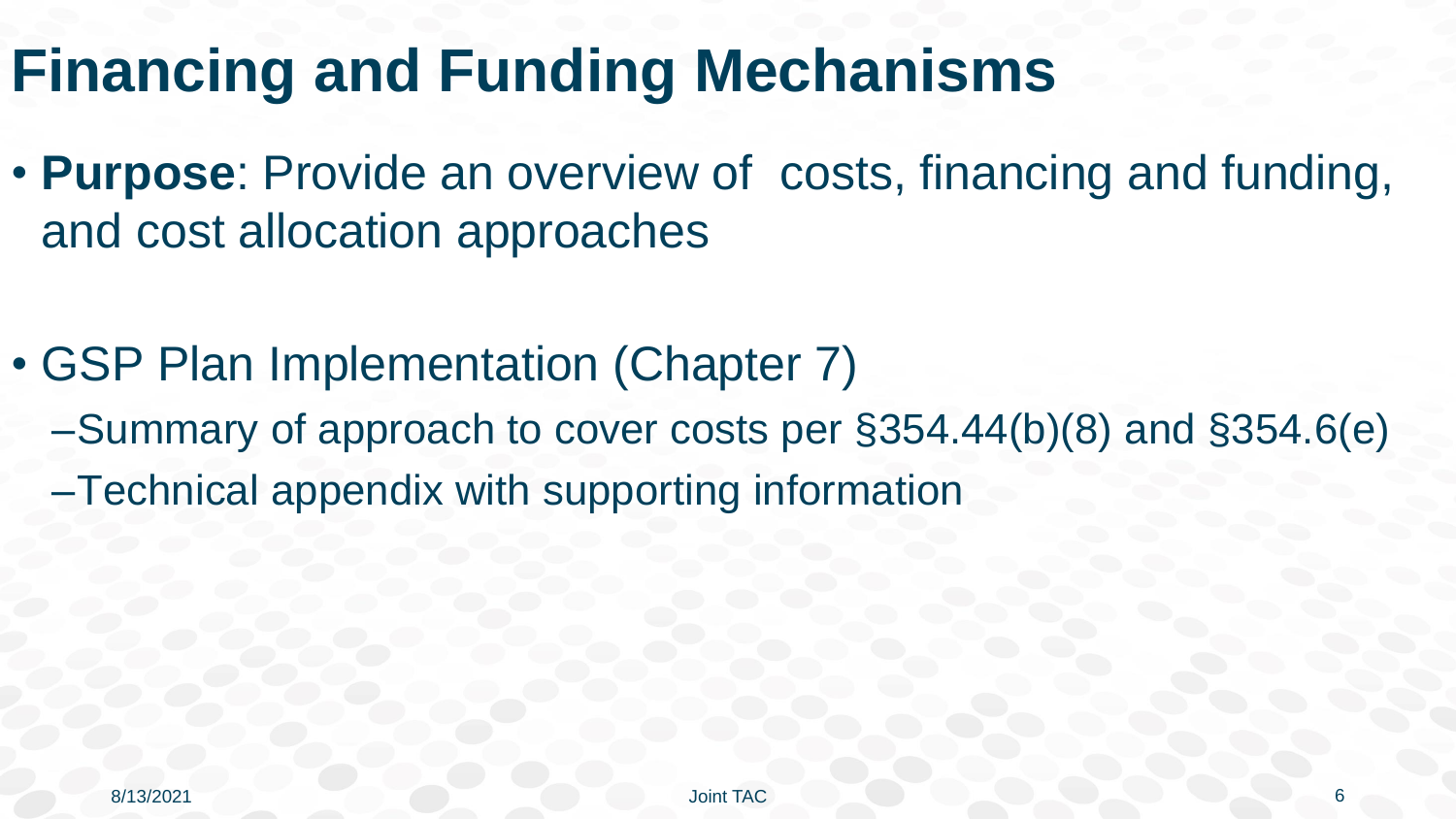#### **Financing and Funding Mechanisms**

- Financing to pay for project capital and other one-time large expenses
- Funding to repay debt-financed projects and ongoing annual administration, operating, and maintenance costs
- GSP Implementation
	- –GSA and PMA costs
	- –Financing and funding options
	- –Cost allocation considerations
	- –Multi-benefit project considerations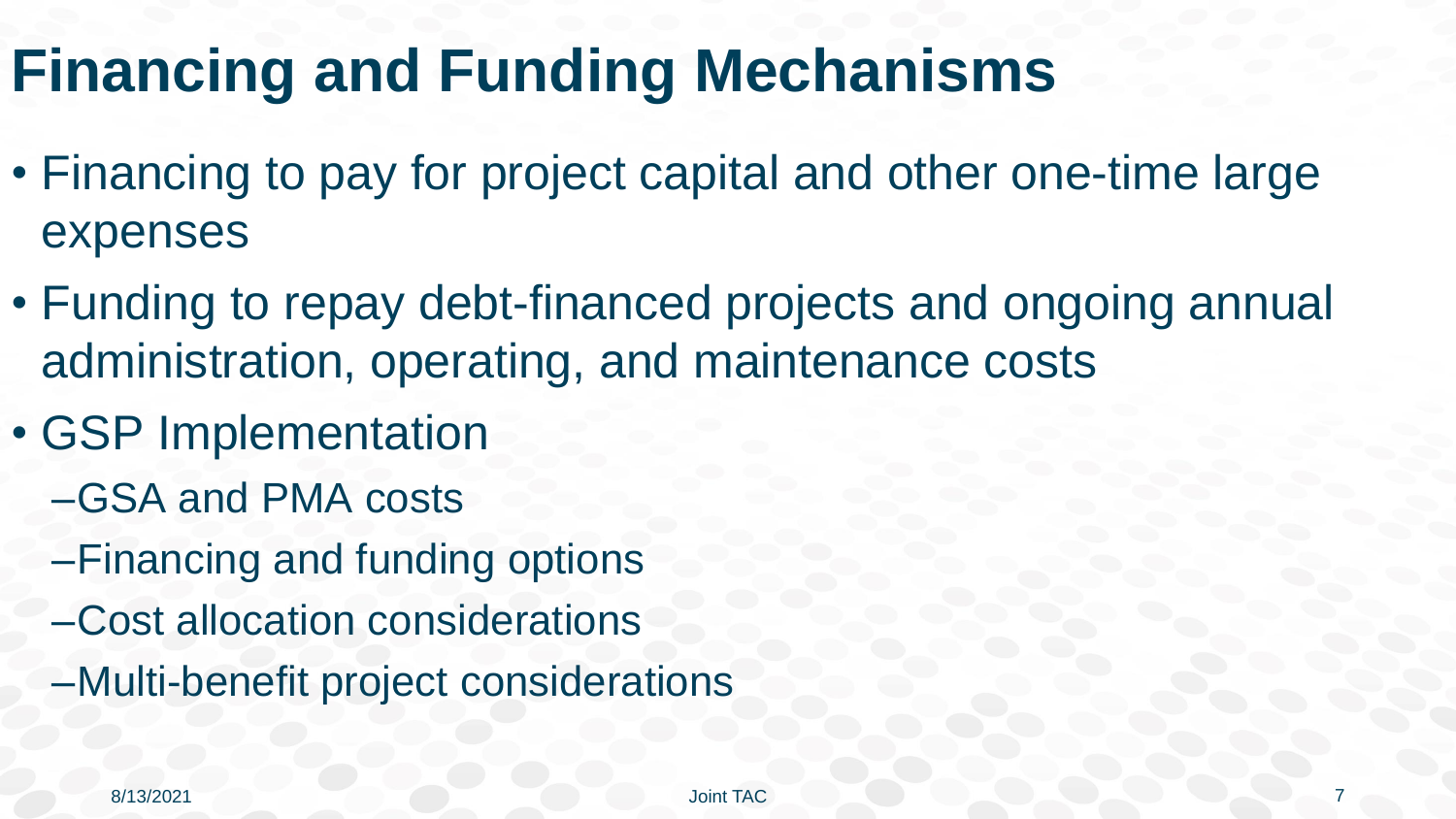#### **GSP Costs**

- Projects and Management Actions
	- –Capital
	- –Planning/design studies
	- –Annual administration, operations, and maintenance
- Groundwater Sustainability Agencies
	- –Administration (legal, staff time, coordination, monitoring, finance, etc.)
	- –GSP technical studies to support implementation and data gaps
	- –GSP Annual Reports (§356.2)
	- –GSP 5-Year Assessments (§356.4)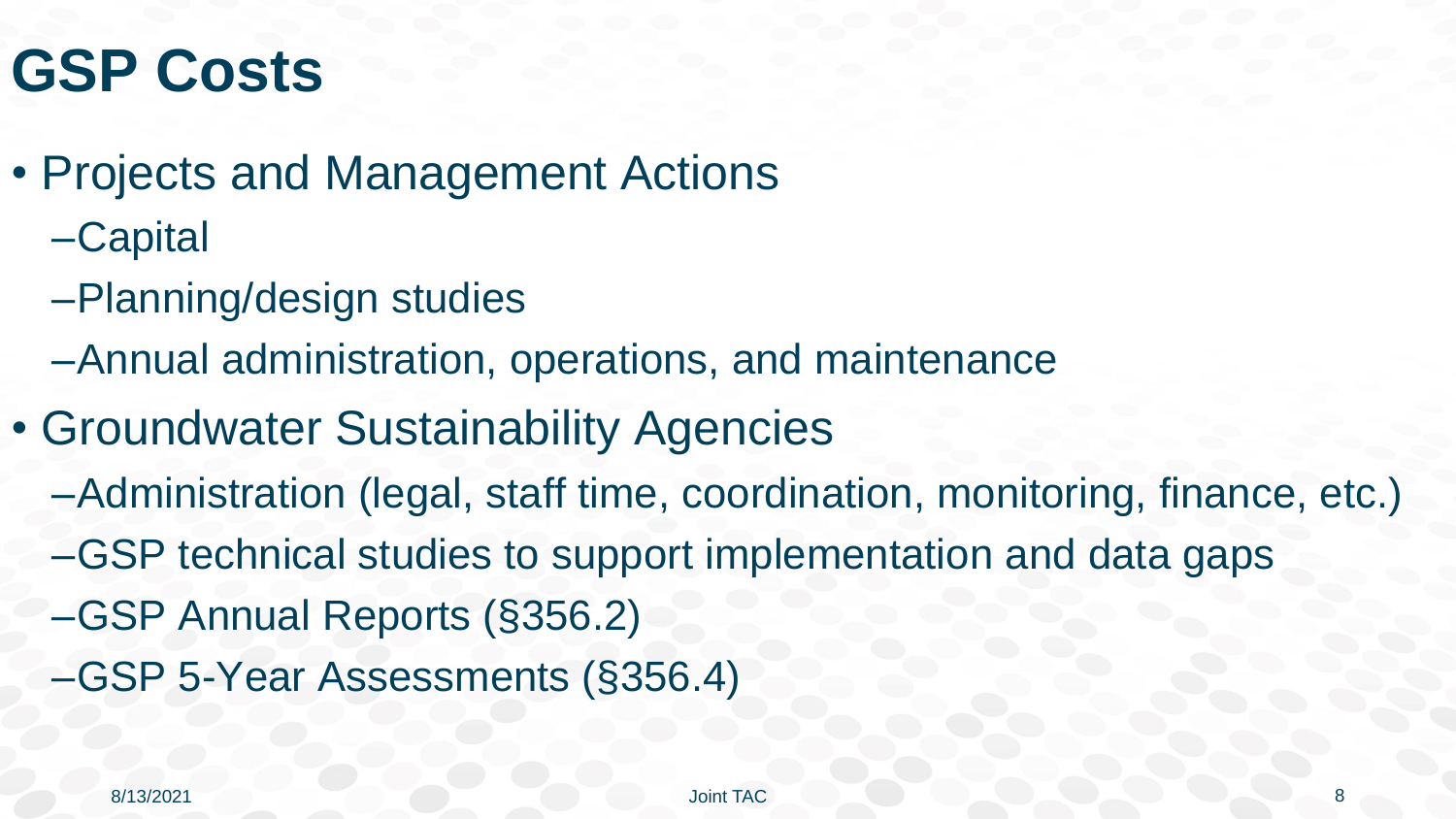## **Draft Preliminary GSP Costs**

- PMA O&M
	- –Planned PMAs (5 in the GSP)
- GSA Admin/Studies
	- –Coordination and GSP implementation
	- –GSP technical studies
- Other Capital/Studies
	- –One-time expenses for PMA development (e.g., technical studies) that are not debt-financed
- Debt-Financed PMA Capital
	- –Annual repayment of debt-financed PMA capital

Colusa GSP Implementation Costs



#### 8/13/2021 Joint TAC 9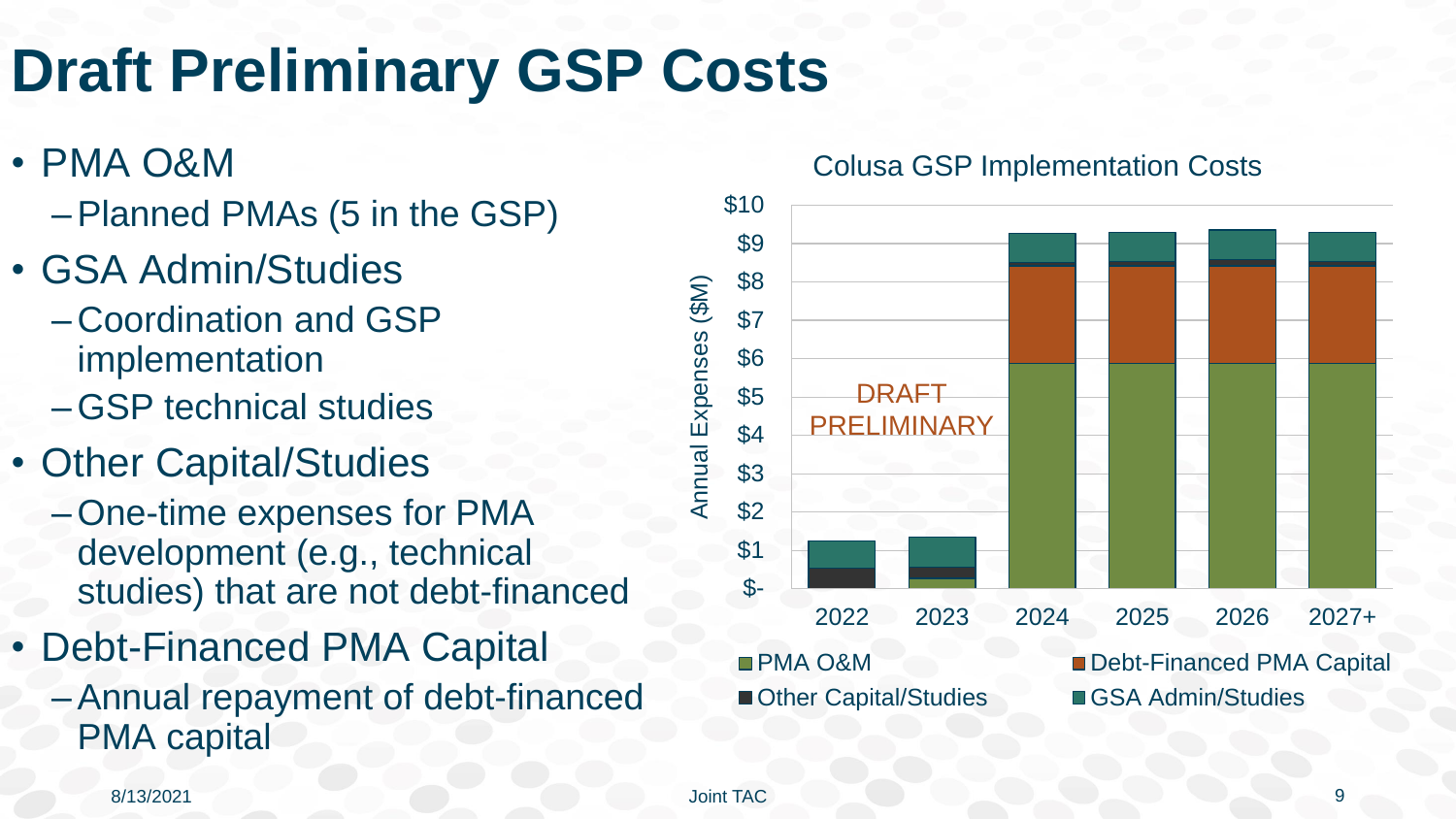### **GSP Implementation Capital Costs**

| <b>Capital Project</b><br><b>Financing Type</b> | <b>Programs</b>                                             | <b>Notes</b>                                                                                                                   |
|-------------------------------------------------|-------------------------------------------------------------|--------------------------------------------------------------------------------------------------------------------------------|
| Grant                                           | State (DWR) Grants (Prop. 68 and future<br>bonds)           | Solicitations are typically targeted to general types of<br>projects and specific benefits that are in the State's<br>interest |
| Grant                                           | <b>US Bureau of Reclamation WaterSmart</b><br><b>Grants</b> | Project-specific funding that can support planning<br>studies (e.g., water market strategy grants); cost-<br>share obligations |
| Grant                                           | Other targeted potential grant programs<br>(e.g., AB 252)   | Potential for multi-benefit projects (see next slide)                                                                          |
| <b>Bonds</b>                                    | <b>Local bond issuance</b>                                  | Local borrowing based on agency authority                                                                                      |
| Loans                                           | <b>Private borrowing</b>                                    | Current low interest rate environment may make<br>these options attractive                                                     |
| Loans                                           | State or Federal low interest loans                         | This could include future bond funded loan programs                                                                            |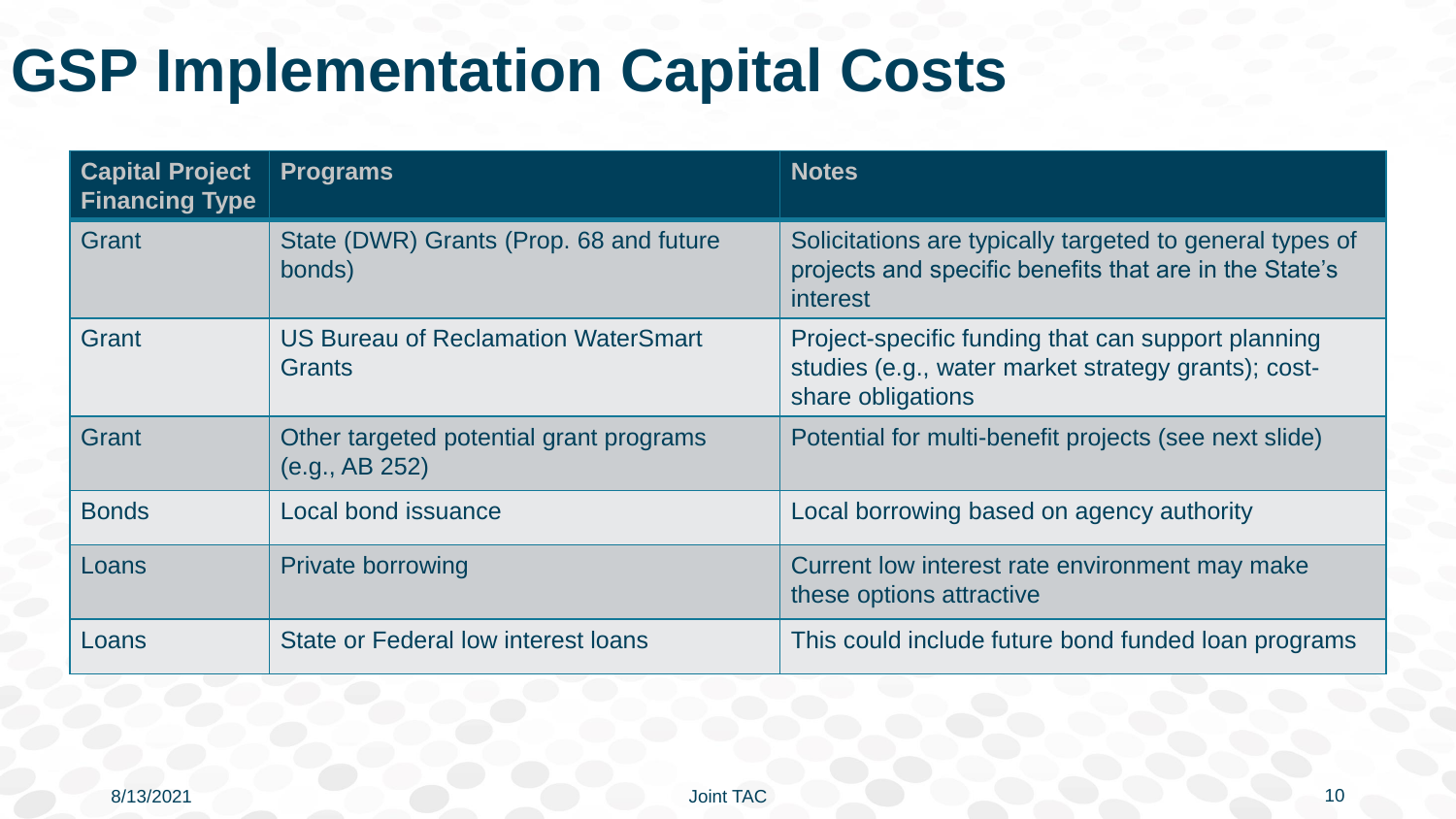#### **Multi-Benefit Projects**

- Funding opportunities for multi-benefit projects –Including Multi-Benefit Recharge Basin project (Planned PMA)
- Sources are for capital costs
	- –O&M would require additional revenue funding sources (see other options)
- Some current options
	- –AB 252. *Multibenefit Land Repurposing Incentive Program*
	- –Other federal programs/partners (e.g., USDA CREP)
	- –Other potential private partnerships (e.g., TNC, other conservancies)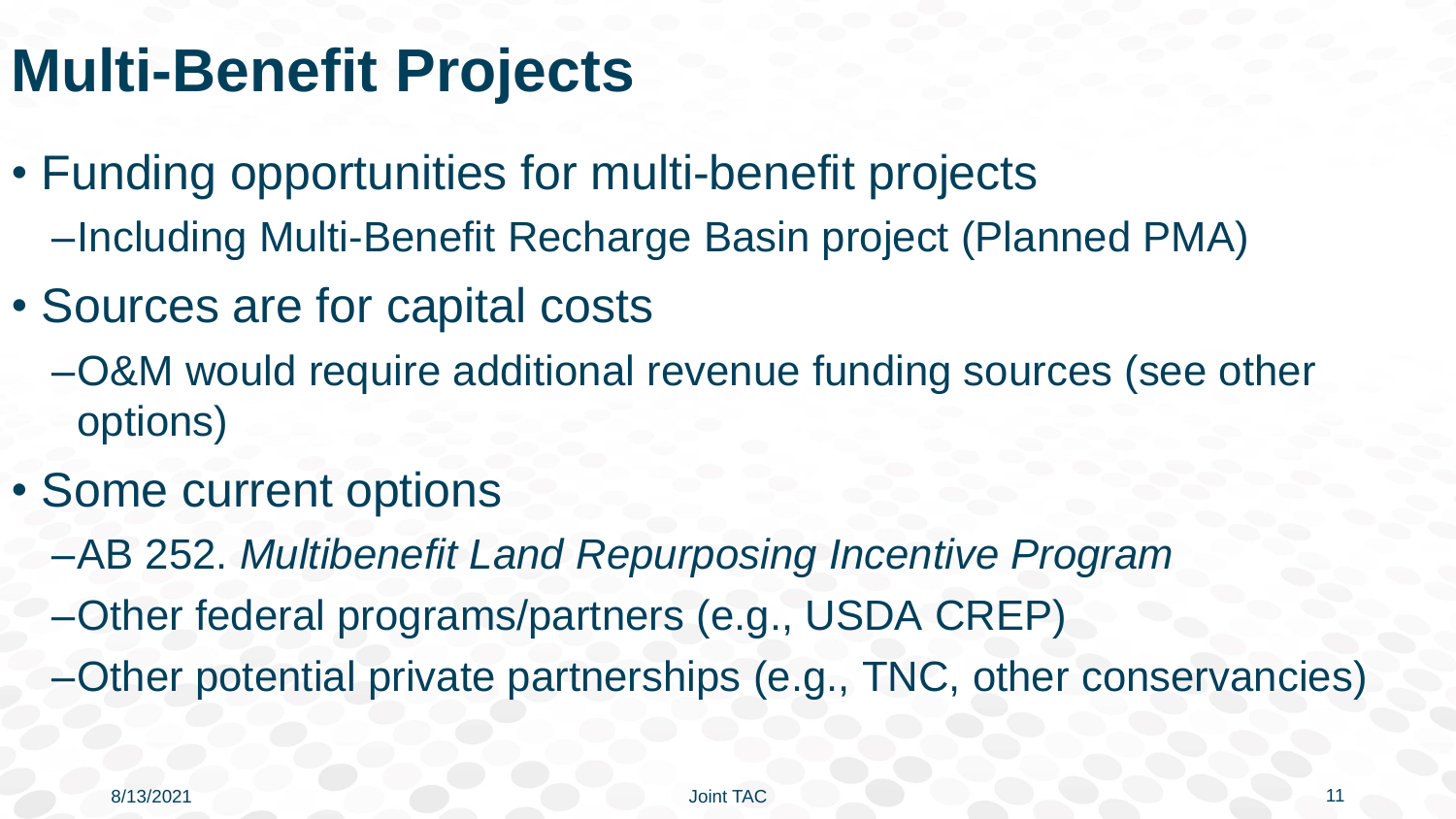### **GSP Implementation O&M and Debt Service Costs**

| <b>GSP Funding Type</b> | <b>Notes</b>                                                                                                                      |
|-------------------------|-----------------------------------------------------------------------------------------------------------------------------------|
| Fee – General           | General options for legal authority pre- and post-GSP development: Prop. 26, Prop.<br>218, Water Code §10730, Water Code §10730.2 |
| <b>Regulatory Fee</b>   | Typically, pre-GSP fee that is related to regulatory cost. Prop. 26 and Water Code<br>§10730                                      |
| <b>Service Fee</b>      | Related to cost of service. Prop 218 and Water Code §10730 and §10730.2. Subject<br>to majority protest vote                      |
| <b>Special Tax</b>      | Subject to 2/3 majority approval vote                                                                                             |
| <b>Special Benefit</b>  | Special benefit assessment subject to majority protest vote                                                                       |

#### • Any of these funding types could be:

–Per acre, per well, per parcel, per acre-foot, or a hybrid approach –Establish appropriate nexus between costs/benefit and the fee

8/13/2021 Joint TAC 12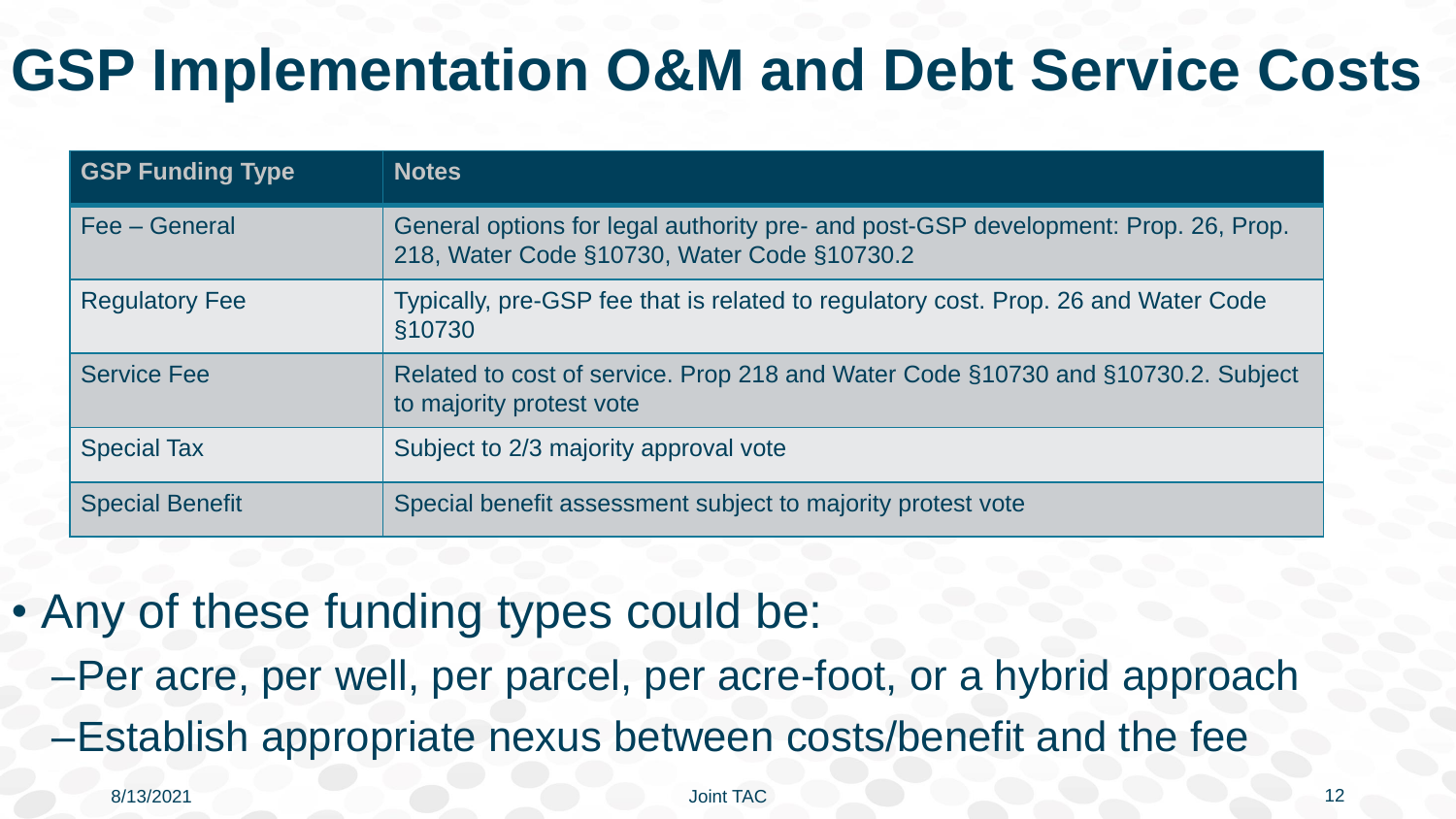#### **Discussion**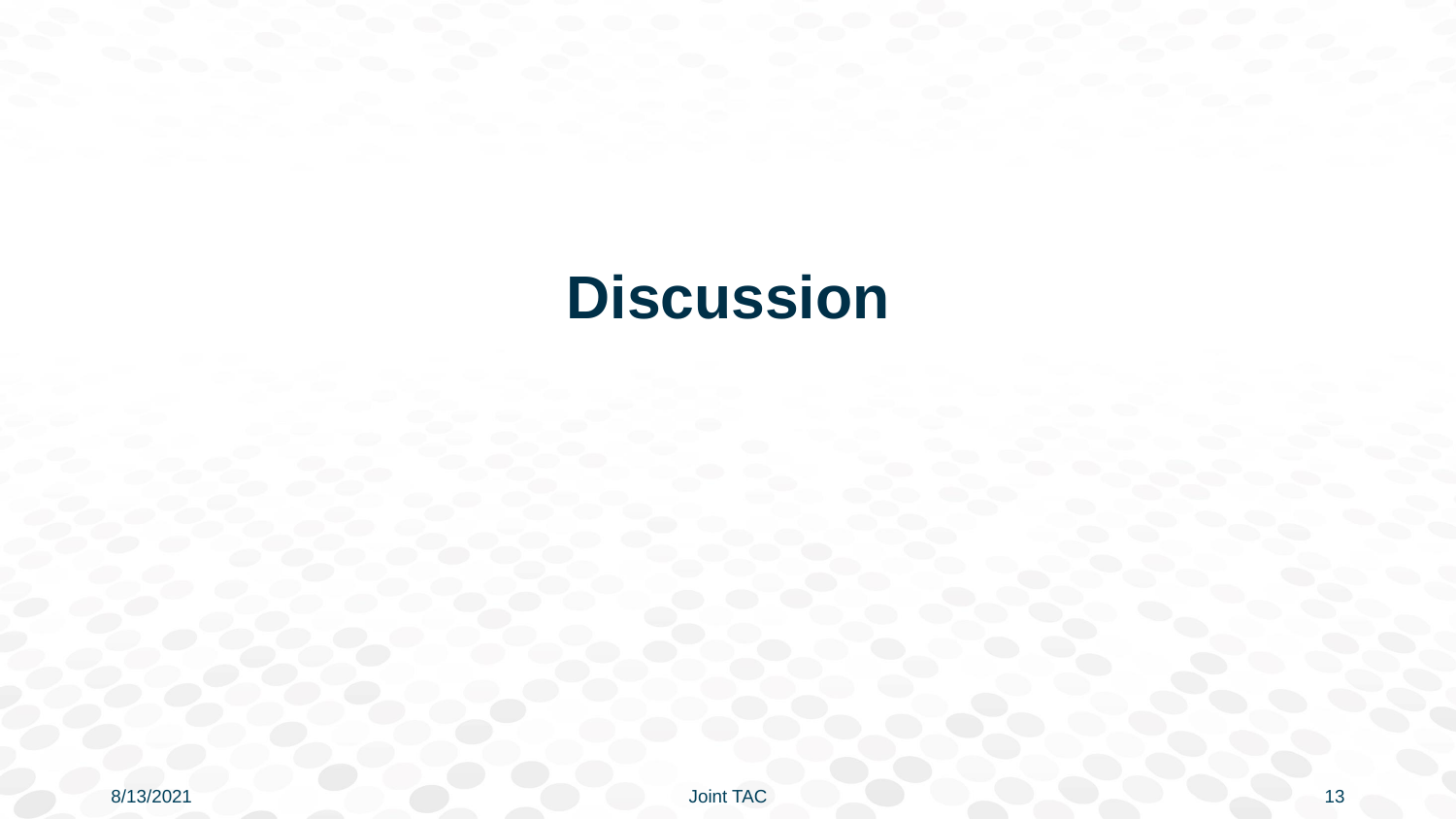#### **Options for Allocating Costs**

- Define the entity that is allocating costs –GSAs, districts, other agencies
- Define parties that will pay for costs
	- –Irrigated and non-irrigated, districts, or only groundwater dependent lands?
	- –Are costs uniform or vary by area?
	- –Are costs fully paid by an entity or distributed more broadly?
- General options for allocating GSP costs/benefits include: –Cost of service: How much it costs to serve individual users/areas –Benefits based: Establish link between costs and benefits received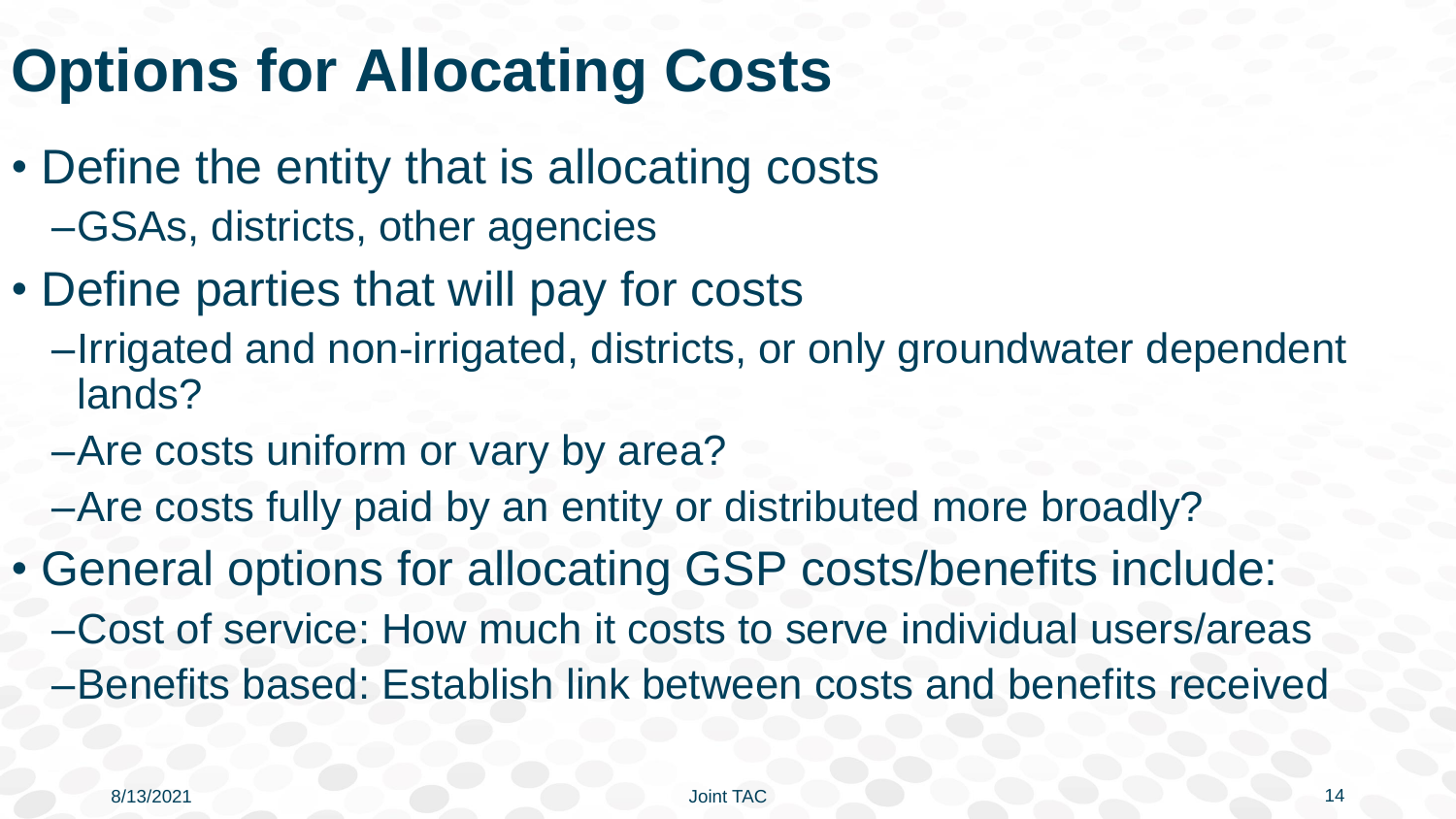#### **Cost Allocation Considerations**

- What entities contributed to the development and operation of the project?
- What costs were incurred, and by which parties?
- When were costs incurred?
- What parties receive benefits from the project?
- When are benefits received?
- Are there other non-monetized benefits or costs associated with the project?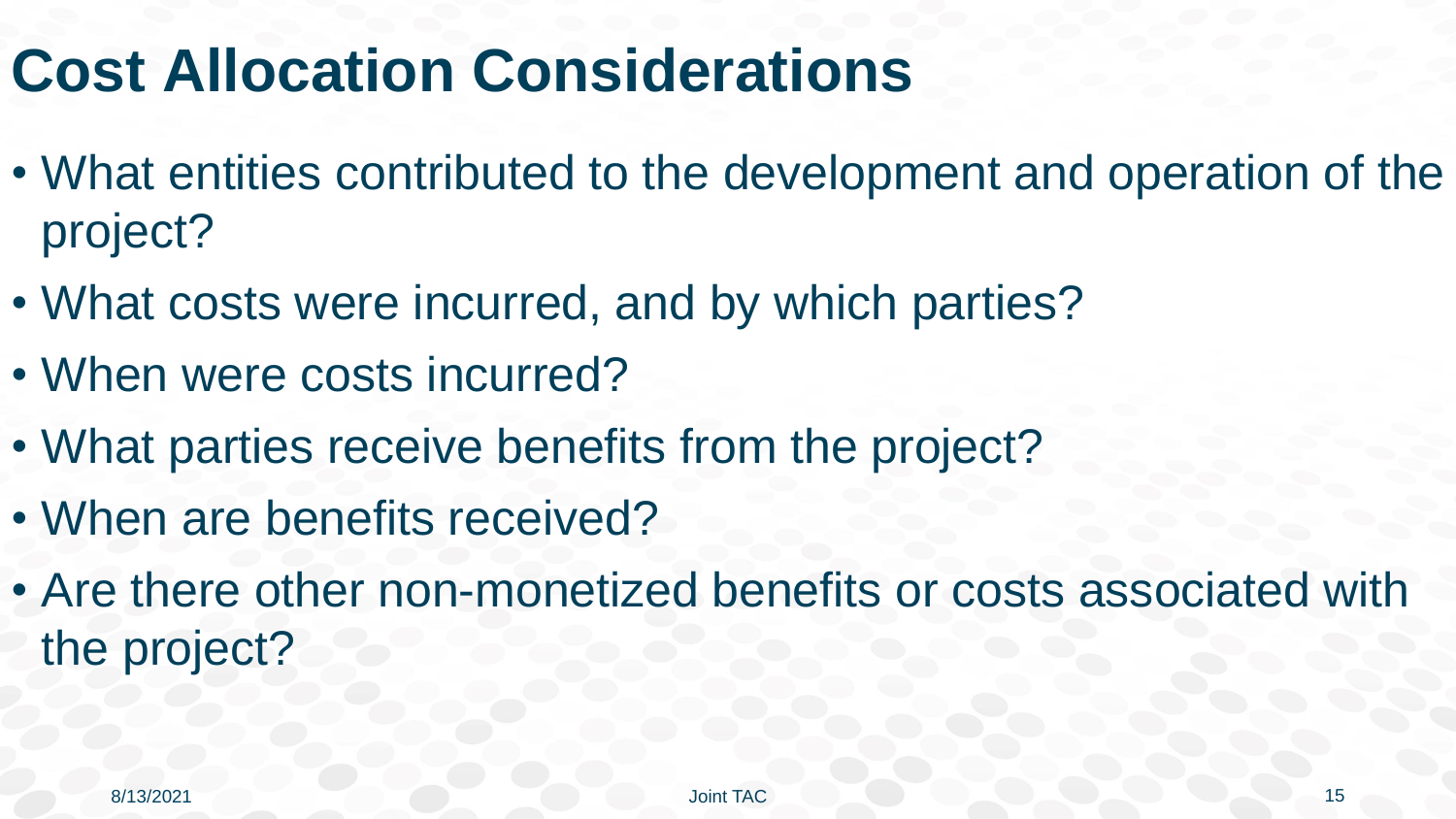#### **Cost Allocation Example 1**

- Uniform fee
	- –All costs are annual
	- –This would apply when all lands benefit from the implementation of the PMA or other GSA activity
	- –Examples from other GSAs where this is applied to specific PMAs

| <b>Project Annual Cost</b>  | \$2 million  |
|-----------------------------|--------------|
| <b>Total Assessed Acres</b> | 500,000      |
|                             |              |
| <b>Annual Assessment</b>    | \$4 per acre |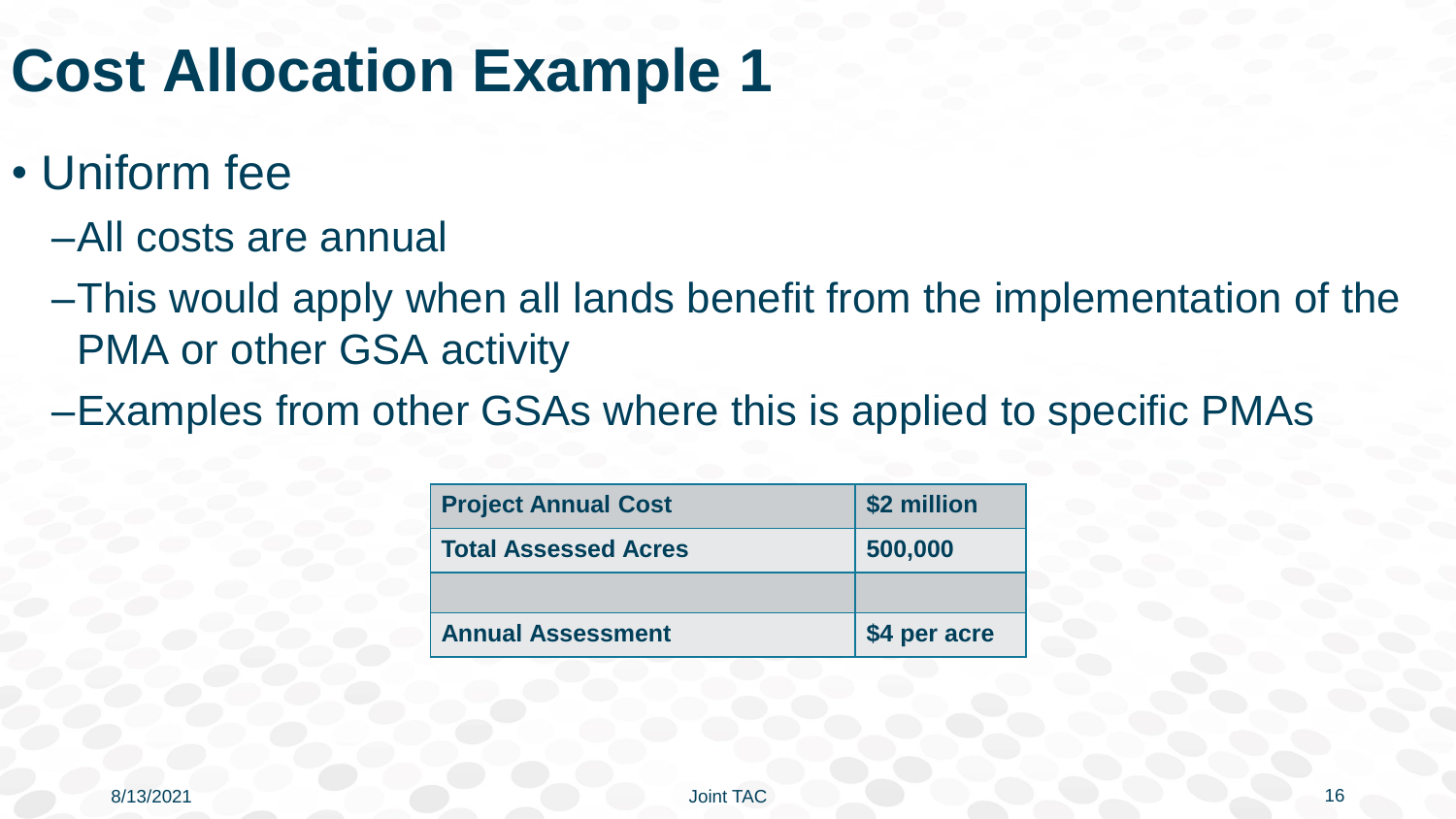#### **Cost Allocation Considering Benefits**

- Local benefits (e.g., near the PMA)
	- –Reduced pumping costs
	- –Reduced impacts to nearby domestic wells
	- –Potential water quality benefits
- General subbasin benefit for achieving sustainability goal (i.e., avoiding undesirable results)
	- –Reducing impacts on surface streams
	- –Reduced depletion of groundwater storage
	- –Broader benefits for SGMA compliance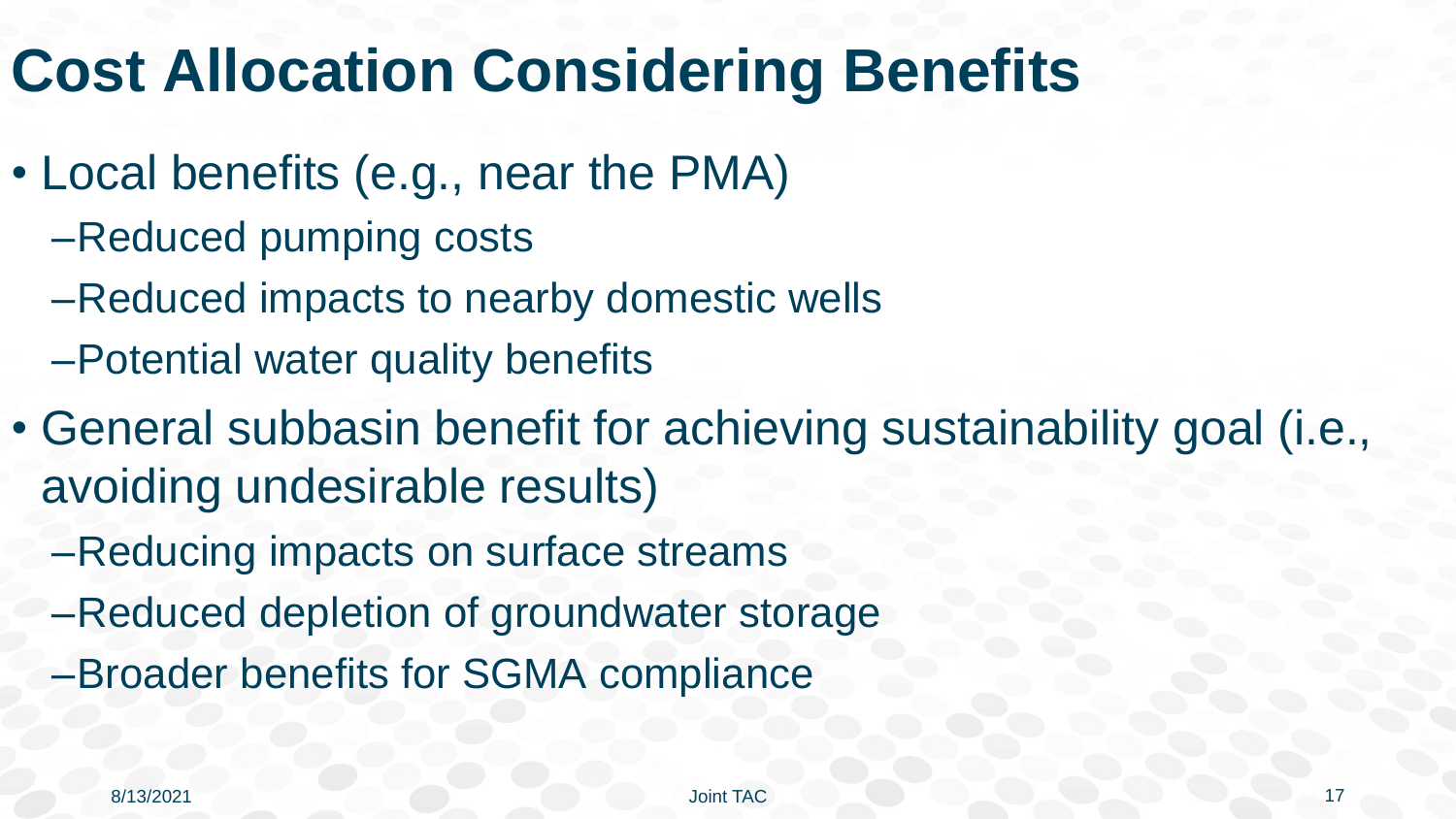#### **Cost Allocation Example 2**

- Quantify benefits attributable to the PMA
	- –Groundwater pumpers near the PMA have lower pumping costs
	- –Subbasin-wide sustainability benefit

|                                                 | <b>Total Project Cost</b> |                                     | \$2 million                                     |                 |
|-------------------------------------------------|---------------------------|-------------------------------------|-------------------------------------------------|-----------------|
|                                                 |                           | <b>Reduced Pumping Cost Benefit</b> | \$200,000                                       |                 |
|                                                 |                           |                                     |                                                 |                 |
| <b>Project Annual Cost</b><br><b>Allocation</b> | \$200,000                 |                                     | <b>Project Annual Cost</b><br><b>Allocation</b> | \$1.8 million   |
| <b>Total Assessed Acres</b>                     | 20,000                    |                                     | <b>Total Assessed Acres</b>                     | 500,000         |
|                                                 |                           | <b>Alternative Charge</b>           |                                                 |                 |
| <b>Benefit Assessment</b>                       | \$10 per acre             | \$2.5 per AF                        | <b>Assessment</b>                               | \$3.60 per acre |
| <b>Total Assessment</b>                         | \$13.60 per acre          | \$3.60 per acre                     |                                                 |                 |
| 8/13/2021                                       |                           | Joint TAC                           |                                                 | 18              |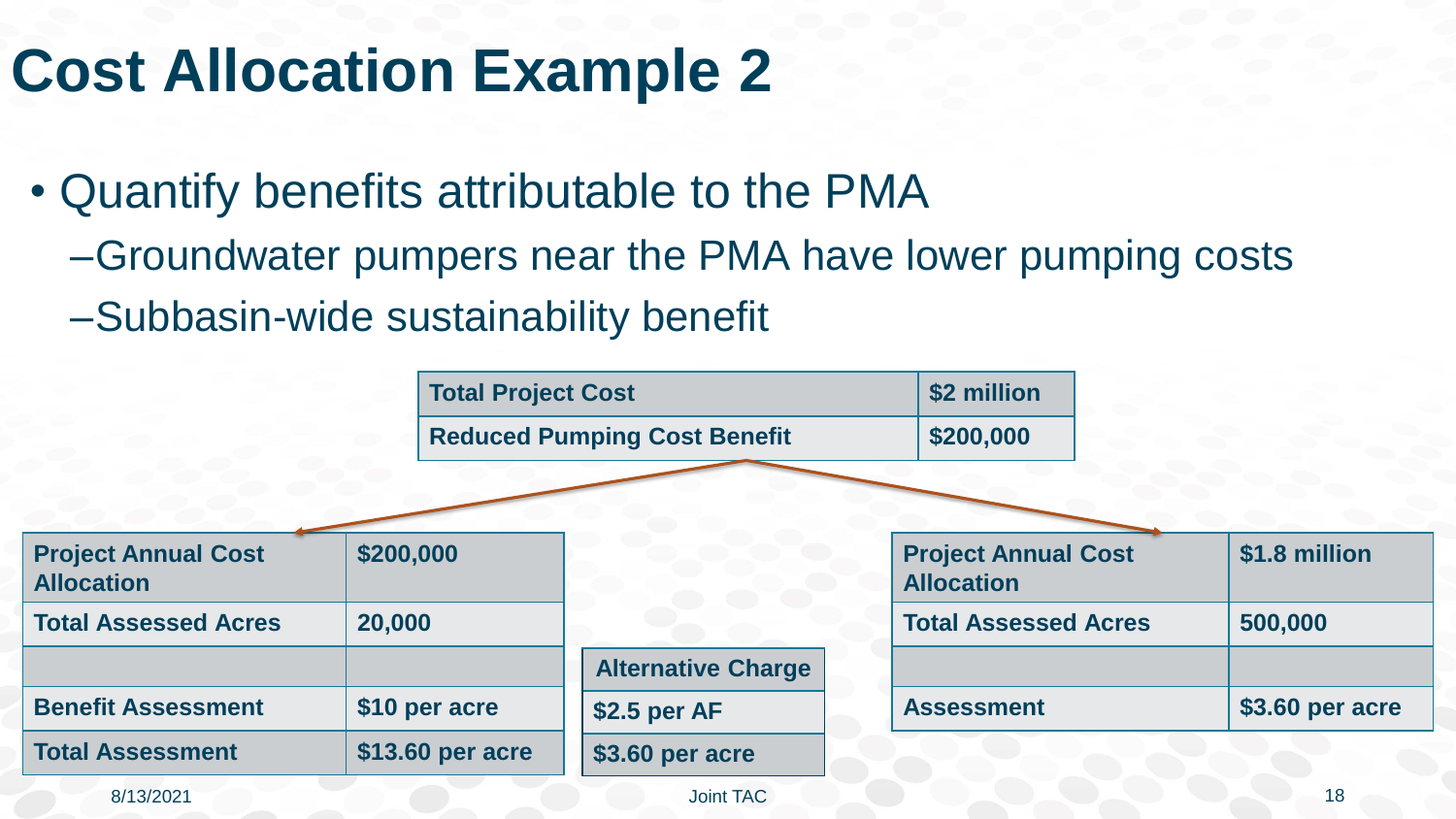### **Summary of Example Cost Allocation Steps**

- Estimate PMA costs
- Quantify PMA benefits
	- –General to the broader subbasin (assessable acres)
	- –Specific to certain areas (or different groups)
- Allocate costs to areas receiving specific benefits
- Allocate remaining cost to the broader subbasin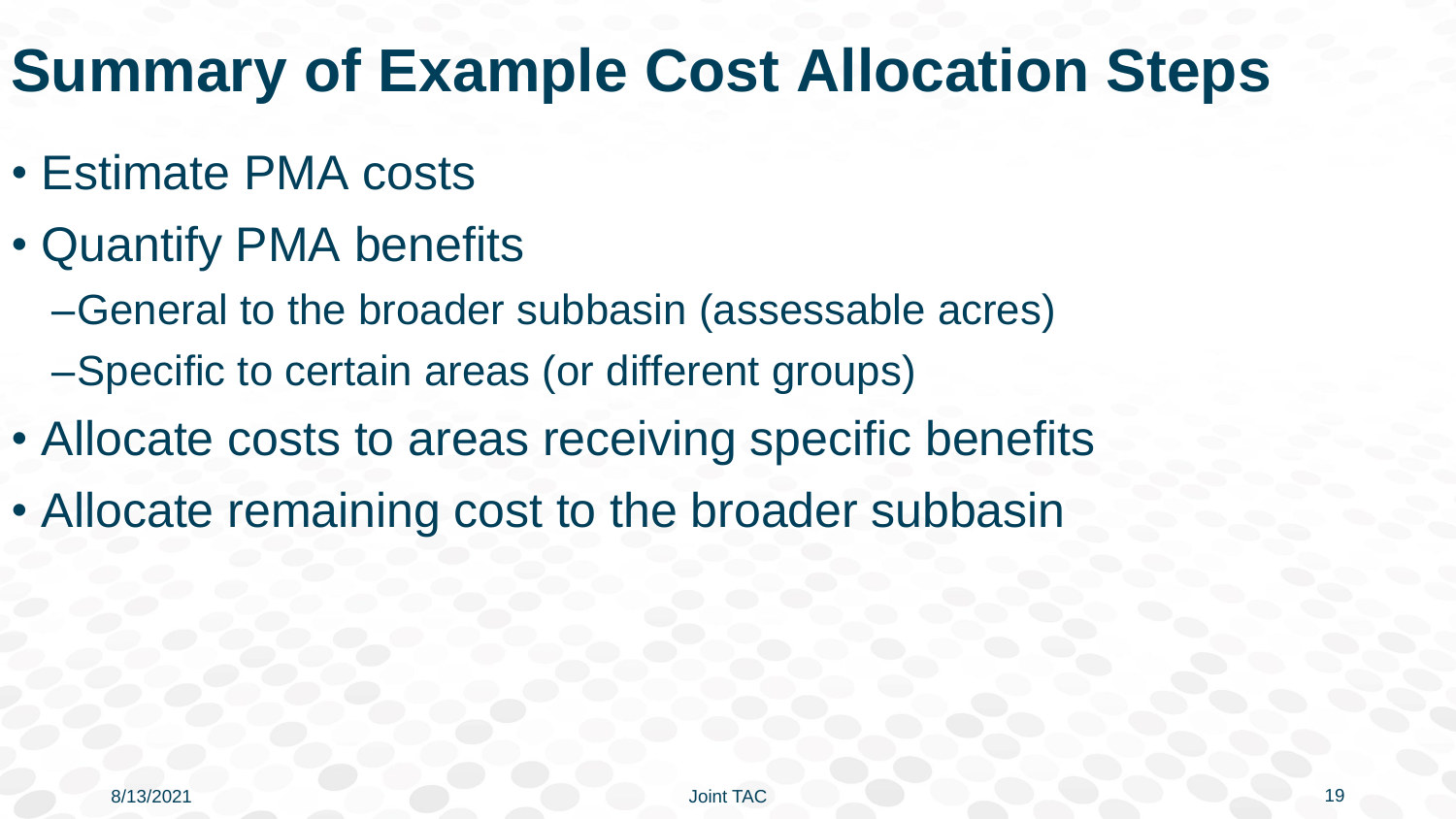#### **Discussion**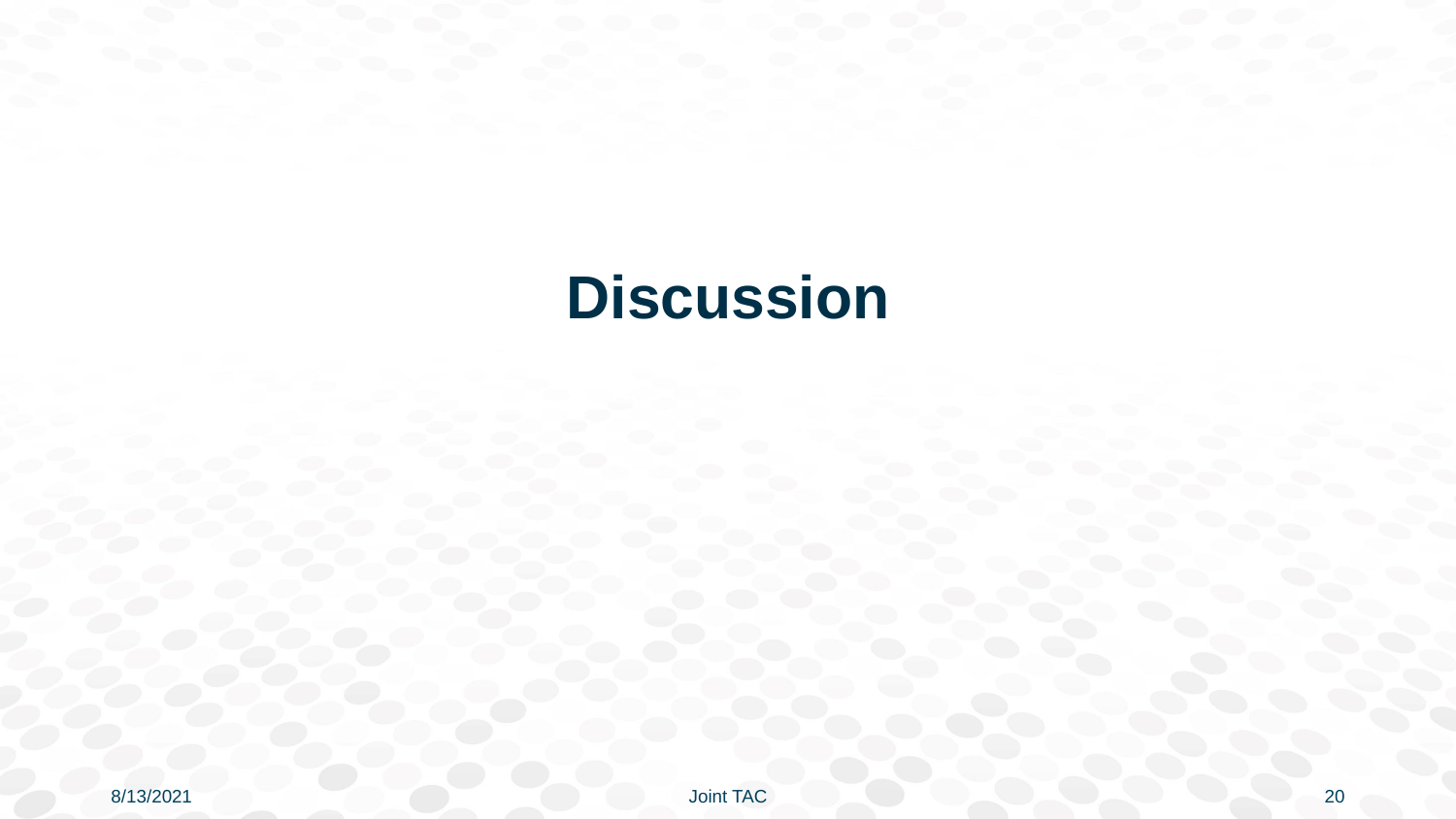#### **Example of Benefit Allocation for a Recharge PMA**

- Madera County GSA recharge program –Initially funded under a Prop 68 grant award
- Conceptual approach considers proportional cost shares to allocate benefits
- Actual GSP PMA example is used to illustrate concepts

–Colusa subbasin conditions are different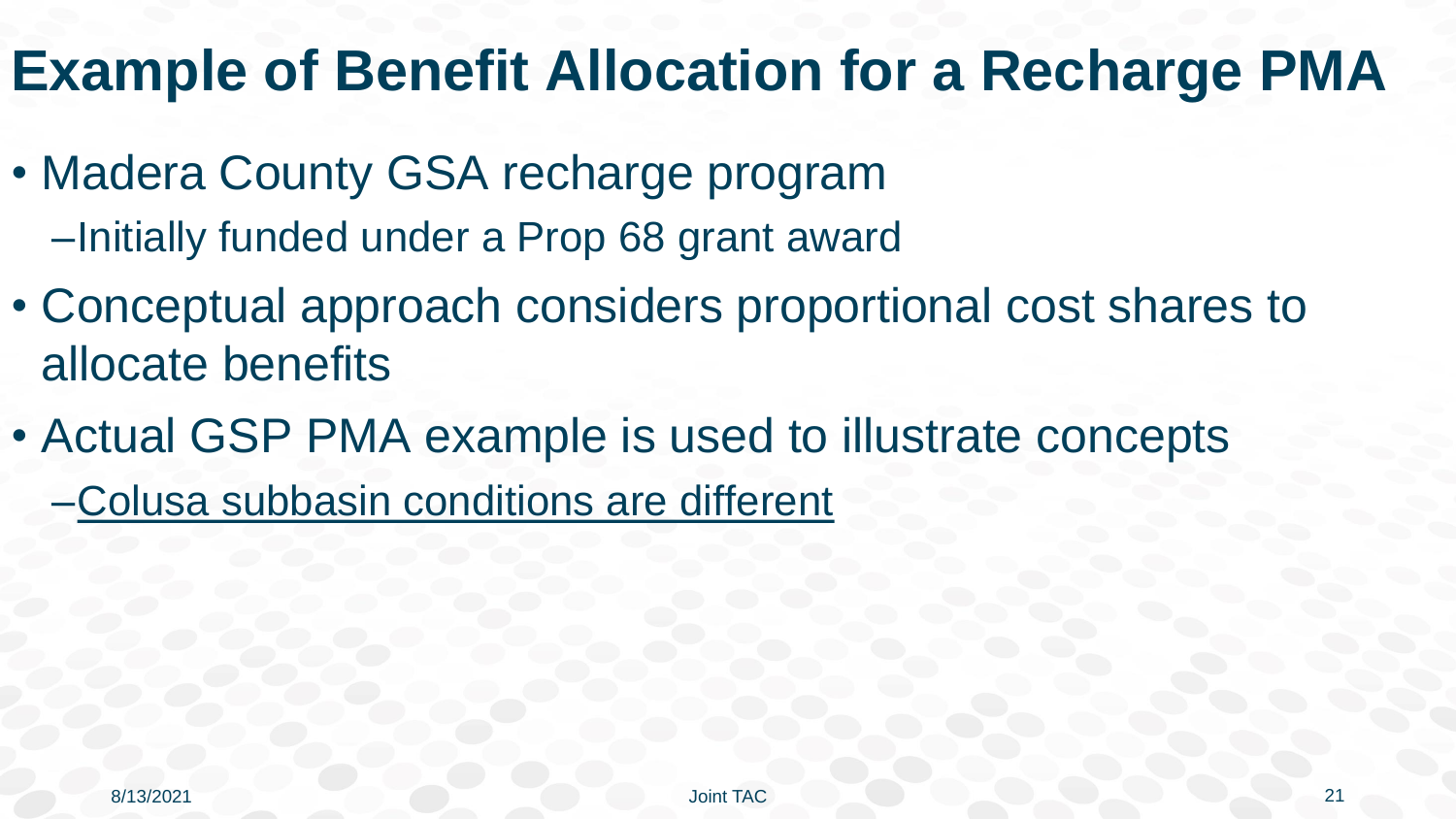#### **Benefit Allocation Approach**



Identify who will pay for the different costs

**Establish** benefits of the project

**Proportionally** allocate benefits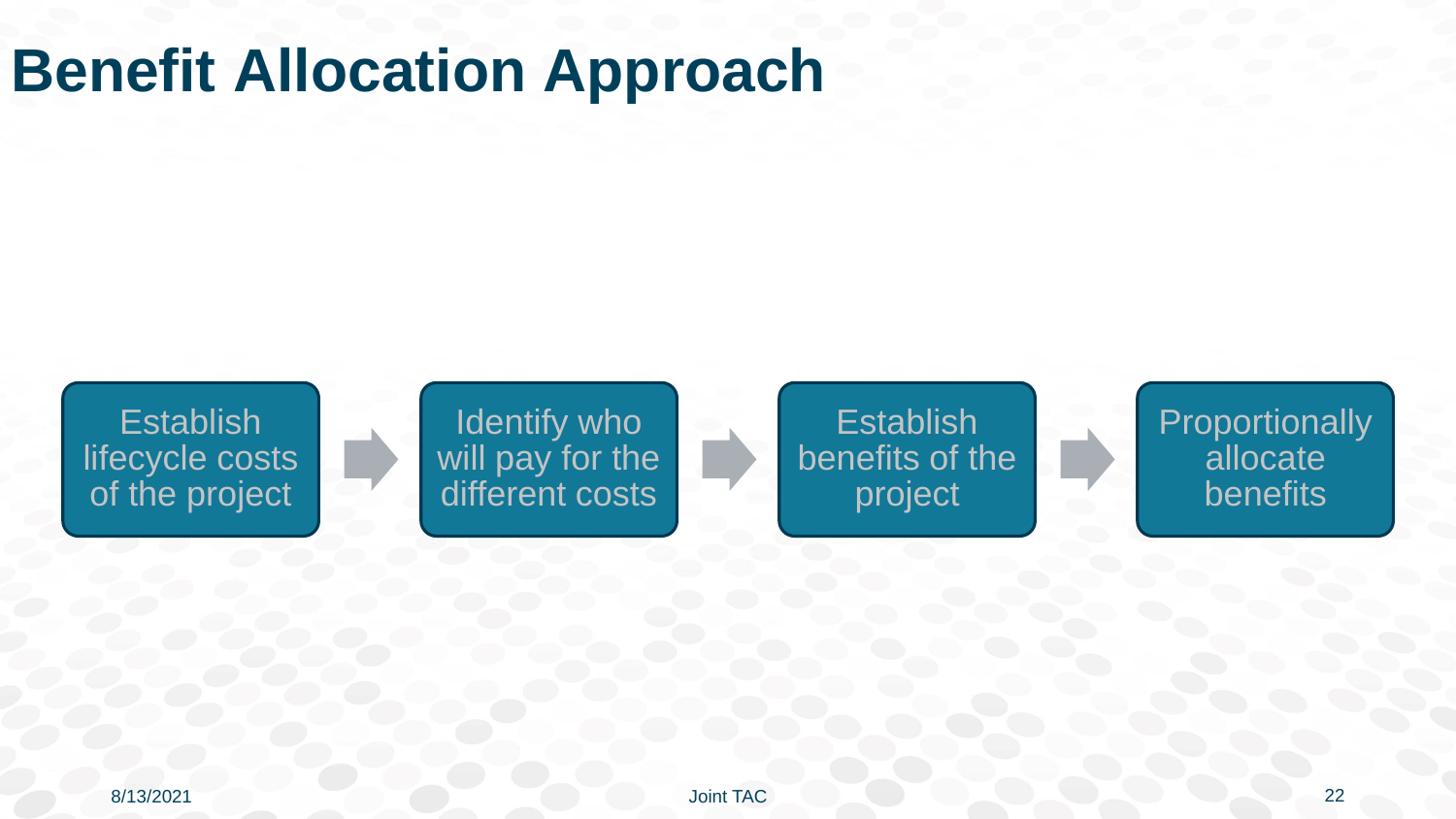## **Numerical Example (Hypothetical)**

| <b>Estimated Recharge</b><br><b>Lifecycle Costs</b> | <b>Present Value Amount</b> | <b>Responsible Party</b> |
|-----------------------------------------------------|-----------------------------|--------------------------|
| Design and permitting                               | \$0.5 M                     | <b>GSA</b>               |
| Land and water rights                               | \$2.5 <sub>M</sub>          | Landowner                |
| Construction                                        | \$5 M                       | <b>GSA</b>               |
| OM&R                                                | \$2 M                       | <b>GSA</b>               |
| <b>Total</b>                                        | \$10 M                      |                          |



| <b>GSA Cost Share</b>       | <b>75%</b>  |
|-----------------------------|-------------|
| <b>Landowner Cost Share</b> | $\vert$ 25% |

8/13/2021 Joint TAC 23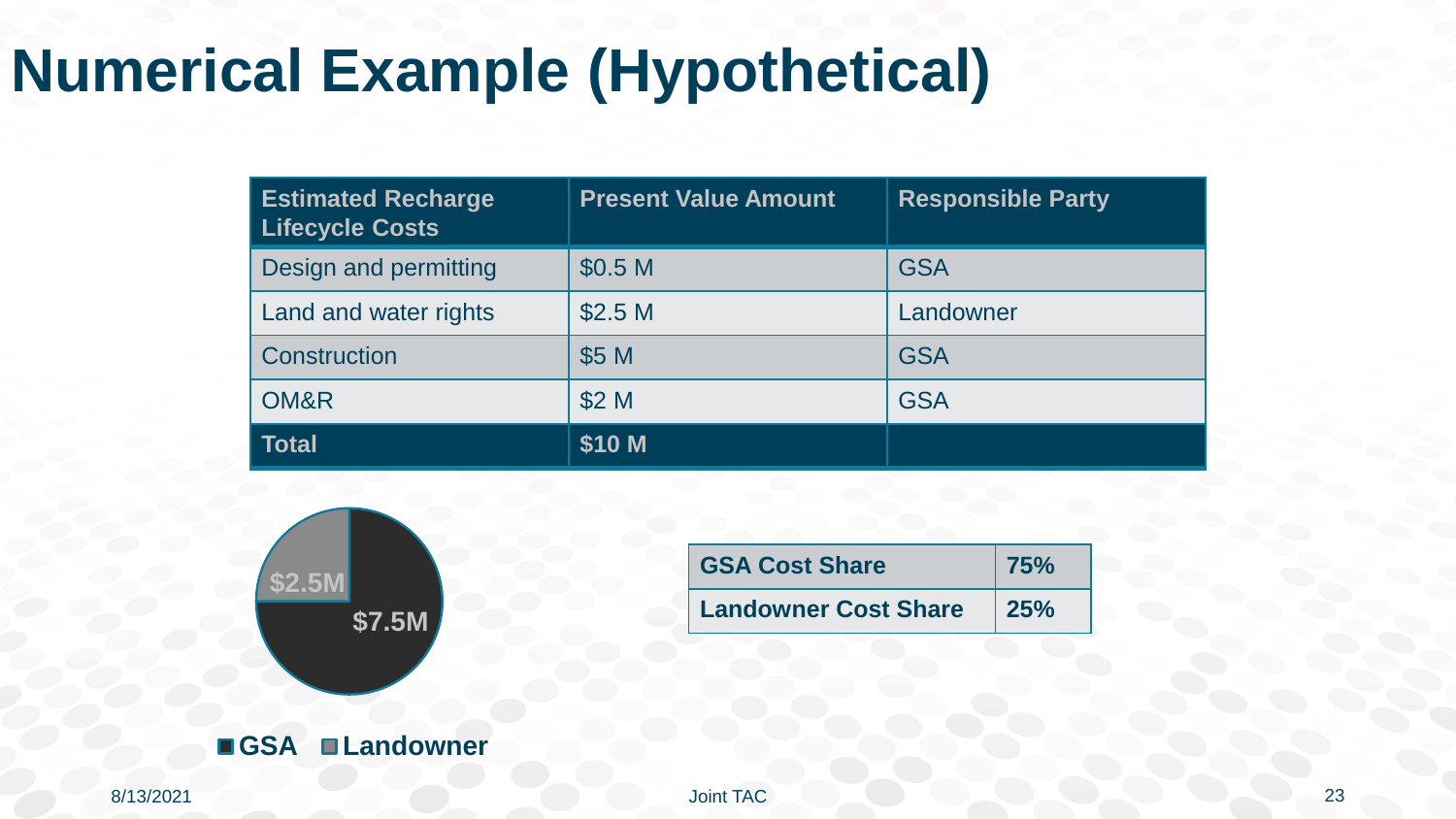#### **Example Recharge Benefit Allocation**

| <b>Project Benefits</b>           | <b>Estimated Annual Benefit</b> |
|-----------------------------------|---------------------------------|
| <b>Applied Water</b>              | 7,000 AFY                       |
| <b>Calculated Evaporation</b>     | <b>300 AFY</b>                  |
| <b>Net Recharge Benefit</b>       | 6,700 AFY                       |
| <b>Leave Behind</b>               | <b>700 AFY</b>                  |
| <b>Net Benefit for Allocation</b> | 6,000 AFY                       |



**GSA Total** 4,500 AFY + 700 AFY **5,200 AFY**

8/13/2021 Joint TAC 24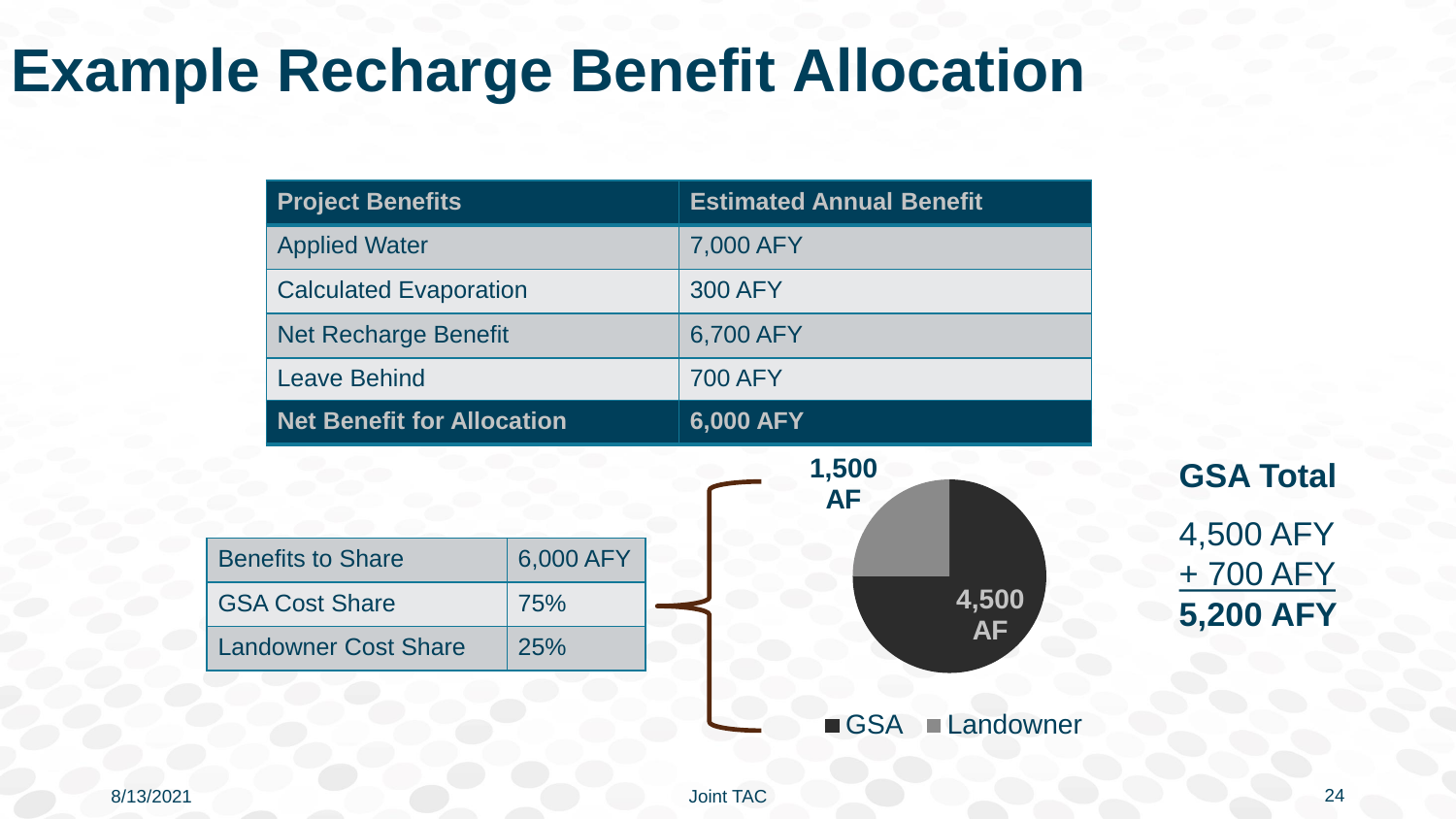## **Summary**

- The purpose is to present options and ideas for funding and financing
- The types and schedule of GSP implementation costs determine funding and financing options
	- –Financing for capital needs
	- –Funding mechanisms to repay capital and operations
- Cost allocation considerations depend on policy decisions by the **GSA** 
	- –Example illustrated general cost allocation approaches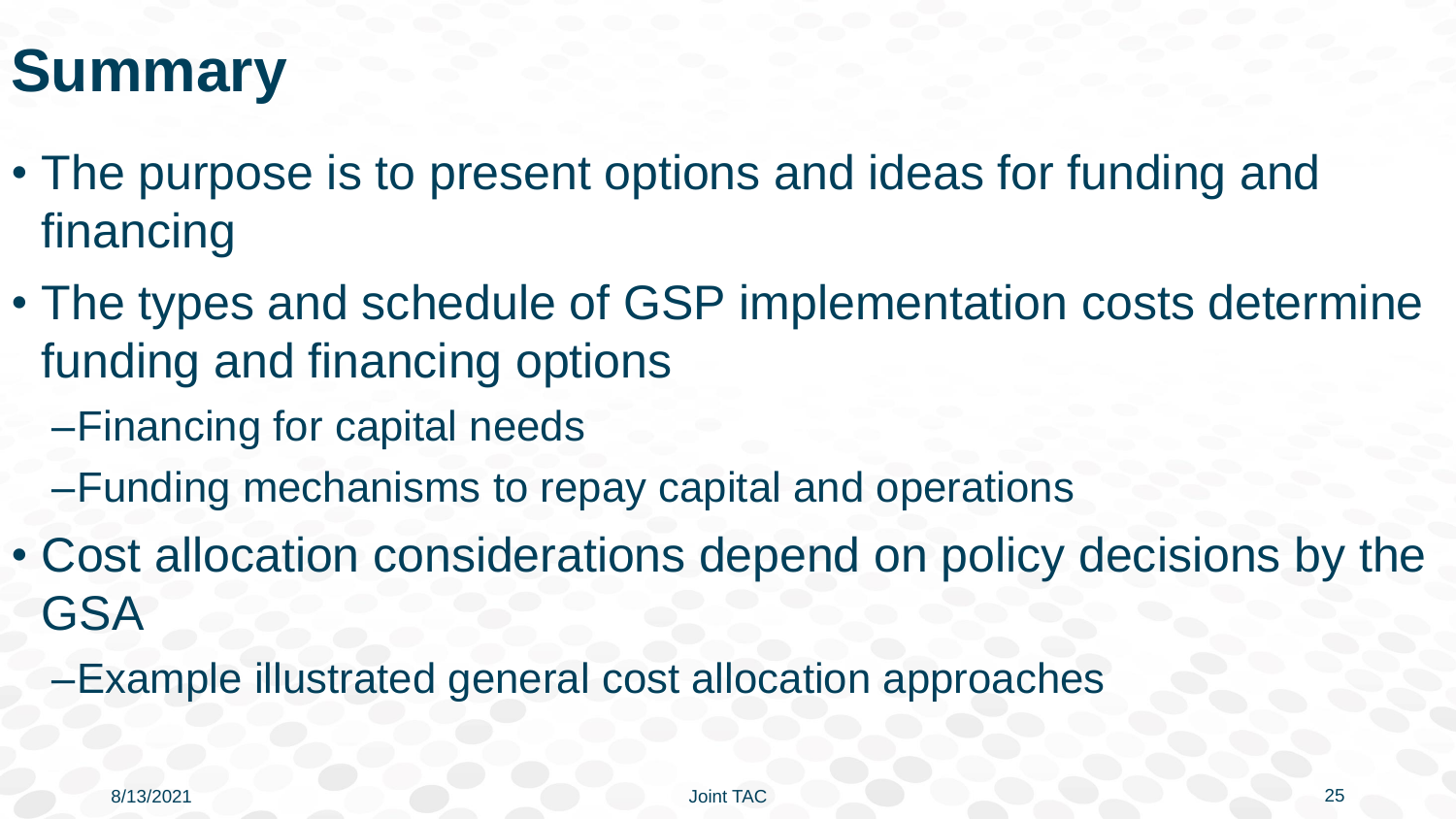#### **Discussion**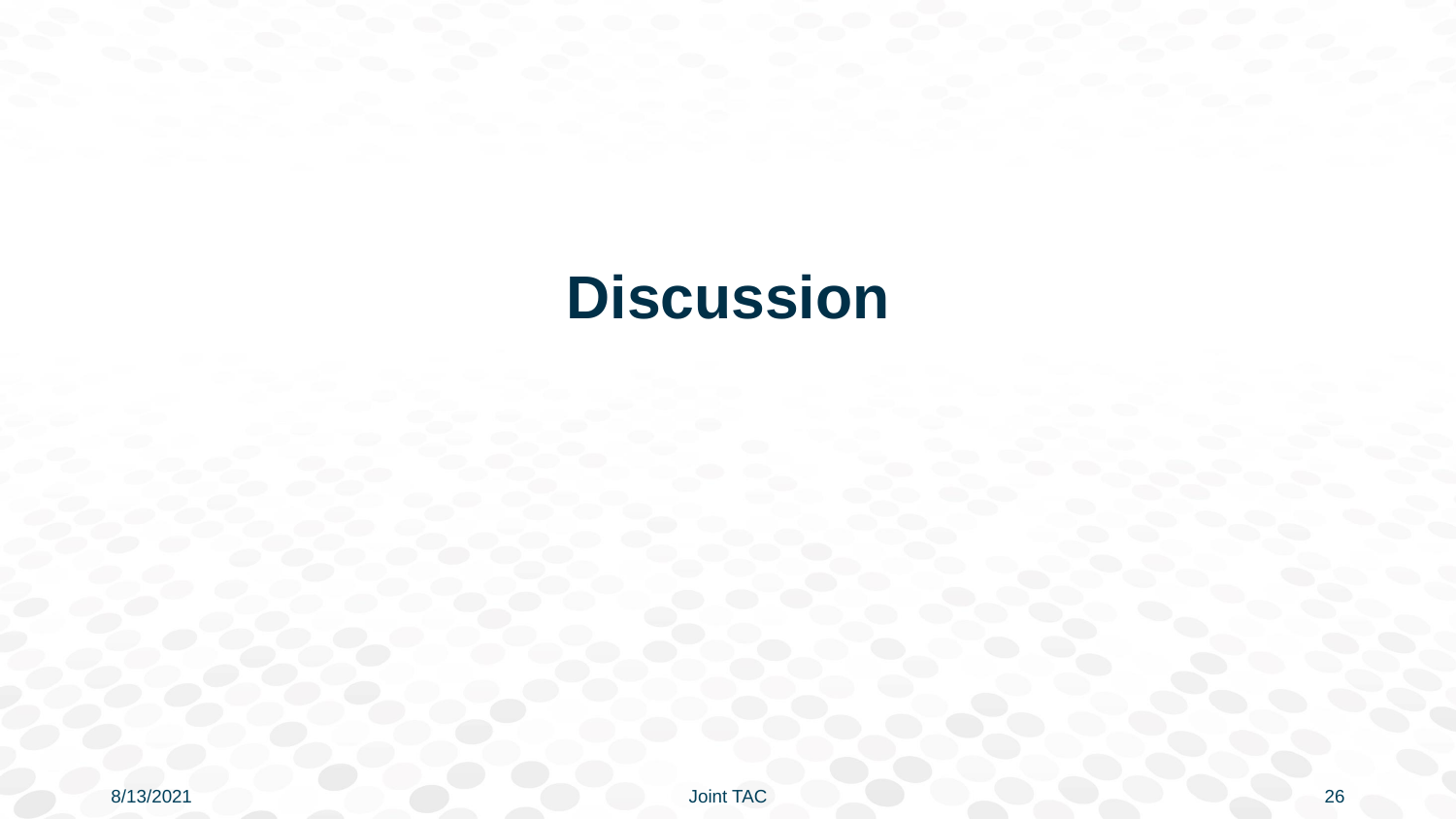# **5. Well Monitoring Program Update**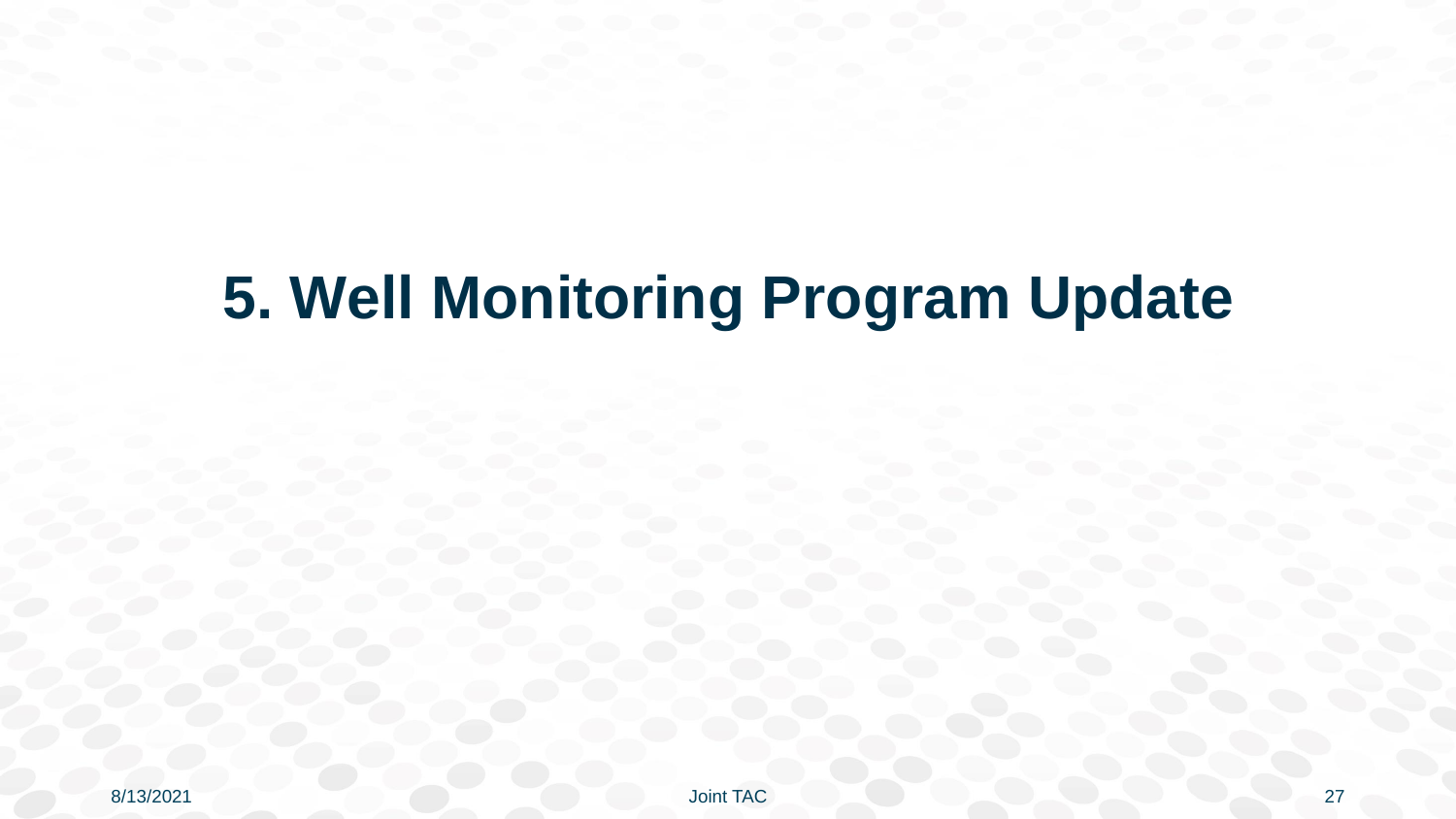#### **Item 5. Well Monitoring Pilot Program: Review**

- 21 applications received, scored, and ranked
- 6 applications selected (3 in each county)
- Landowner-GSA agreements
	- 4 fully executed
	- 2 pending landowner signature
- 6 well inspections completed (in May/June; all 6 qualified)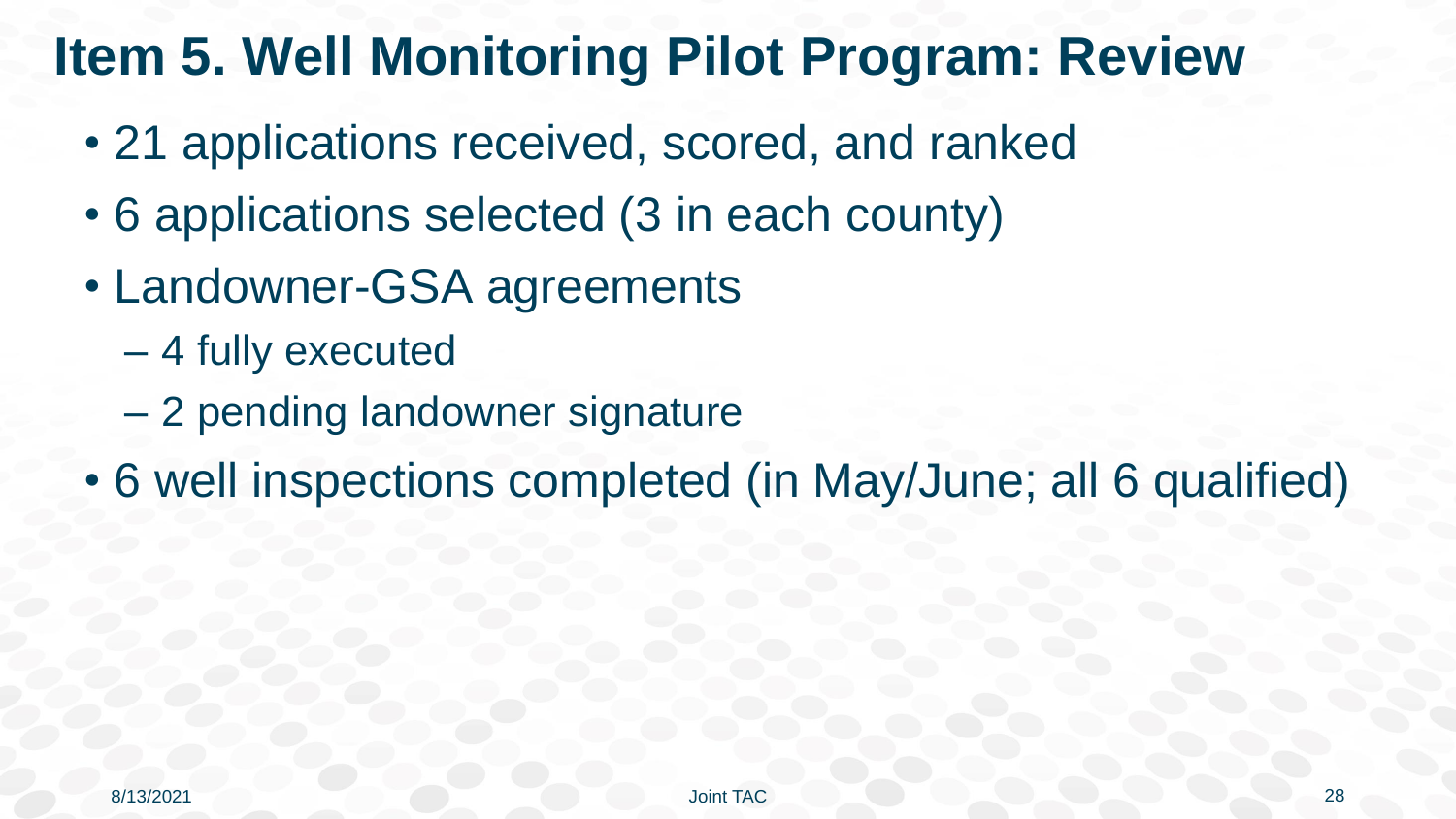#### **Item 5. Well Monitoring Pilot Program: Progress**

- Ranch Systems [\(http://www.ranchsystems.com/\)](http://www.ranchsystems.com/) selected for turnkey equipment provision and installation, communications, data hosting, and reporting
- Monitoring equipment installed on 4 wells with agreements executed
	- Pump discharge and water level being monitored
	- Growers have access to real time flow rate and water level data via Ranch System mobile and web applications
	- Reports customizable for growers and GSAs (currently in progress)
	- Potential for future remote control of pump (on/off)
	- Initial grower response very positive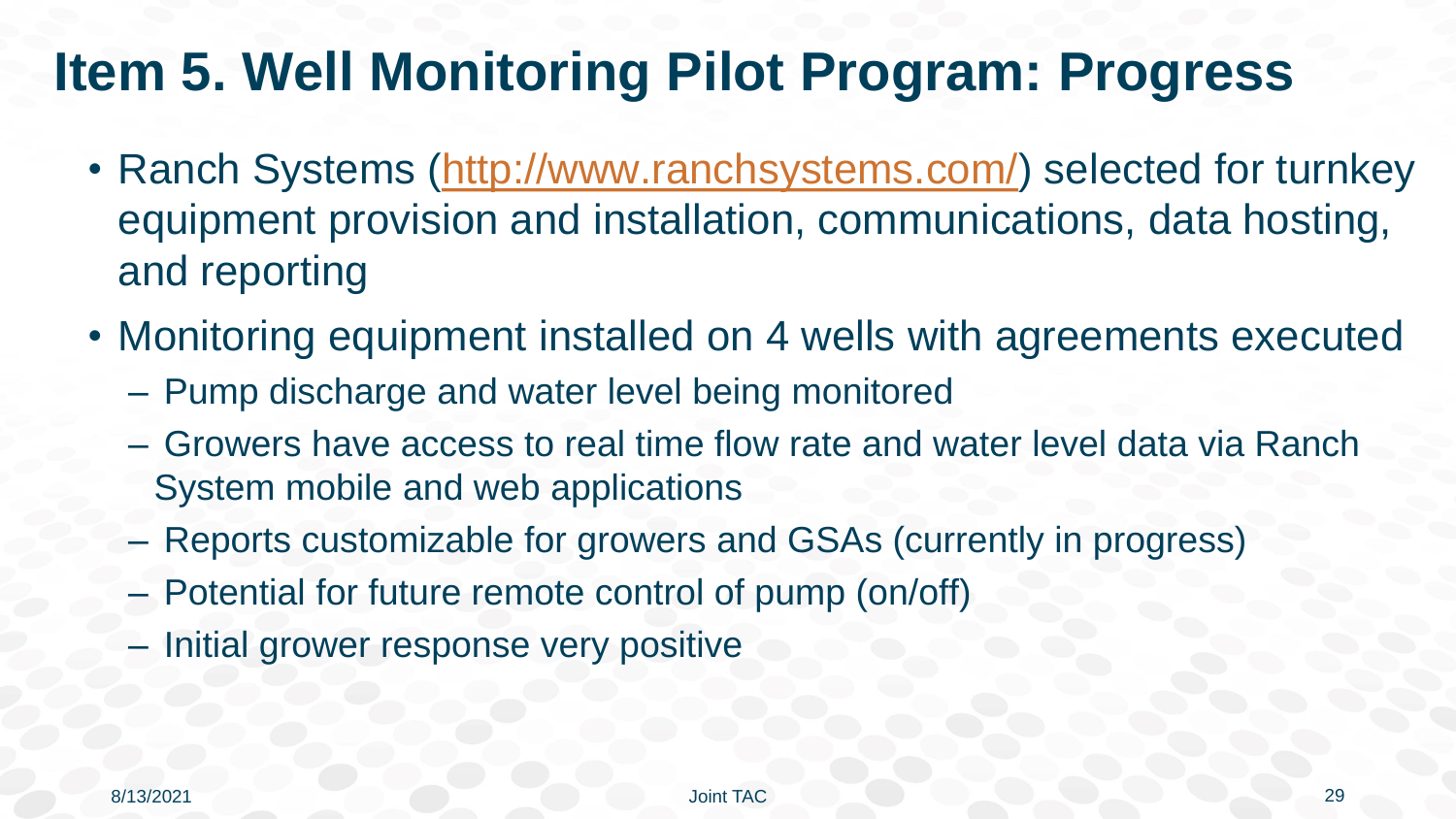#### **Item 5. Well Monitoring Pilot Program: Costs**

#### • Initial Costs

- $-$  ~\$4,000 per site for program design (technical evaluation, site visits, landowner coordination, equipment specifications, technical coordination with Ranch Systems, etc.)
- \$4,500 to \$5,000 per site for equipment and installation
- Recurring Costs (communications, data hosting, reporting)
	- "Base plan" \$445 per site per year
	- Substantial discounts depending on number of sites and number of prepaid years of service
	- Bundled service; hard to split costs between GSAs and landowners as assumed for pilot program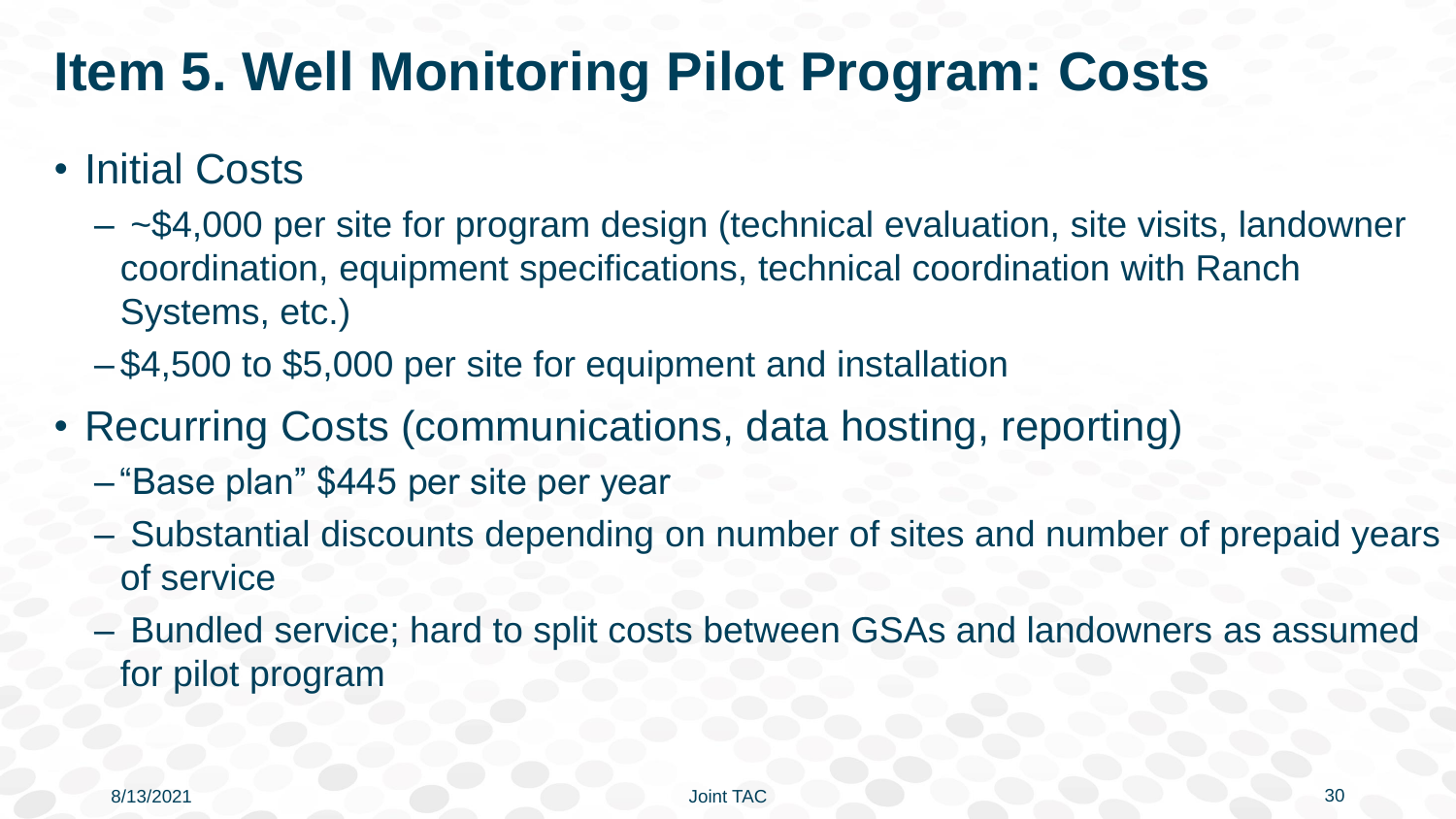#### **Item 5. Well Monitoring Pilot Program: Next Steps**

- Evaluate and specify report formats
- Evaluate data quality and potential data uses
	- On-farm purposes
	- GSA/GSP purposes (e.g., near-realtime GW level contouring)
- Evaluate landowner satisfaction and recommendations
- Evaluate options and costs for scaling up program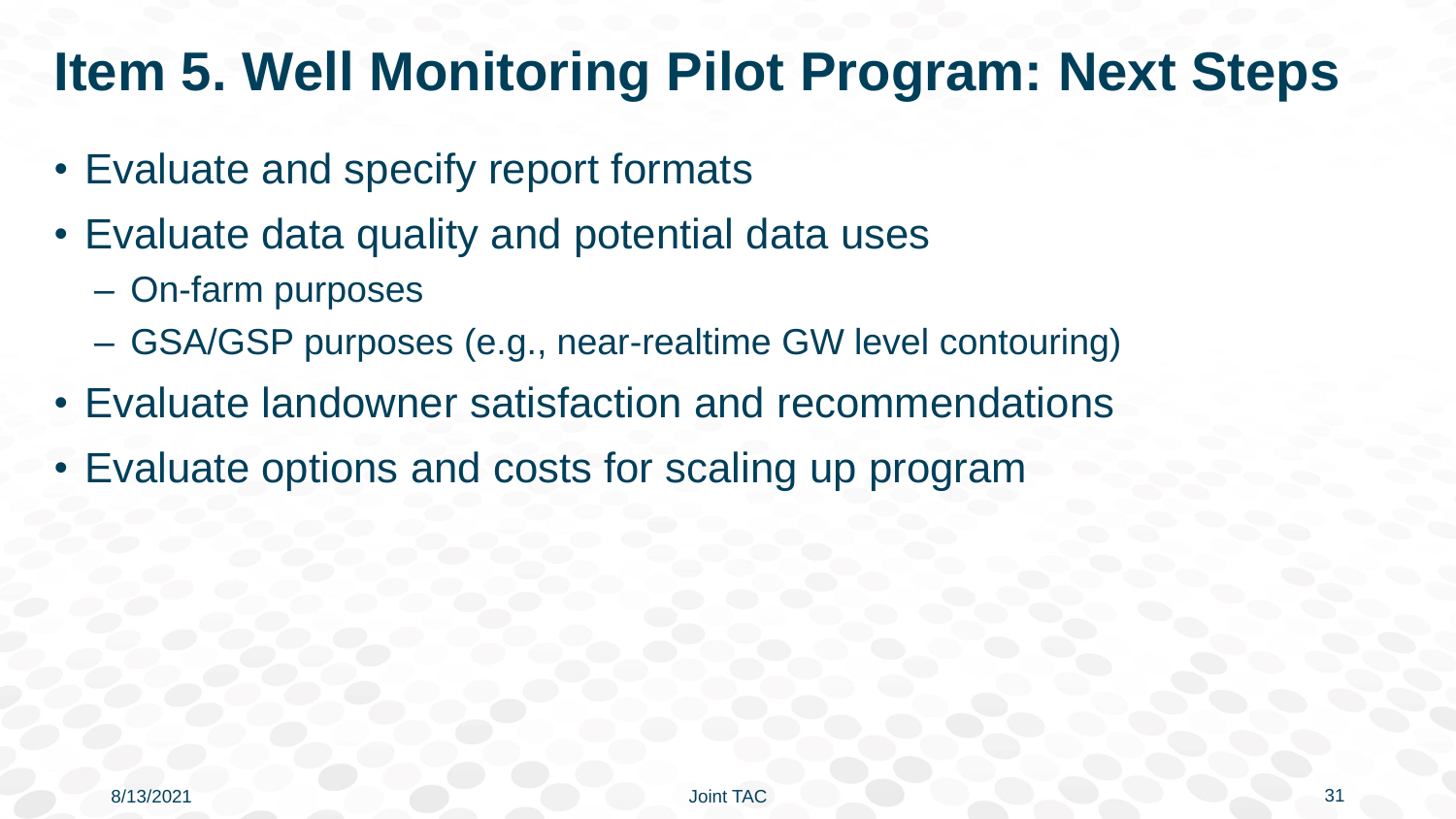#### **Discussion**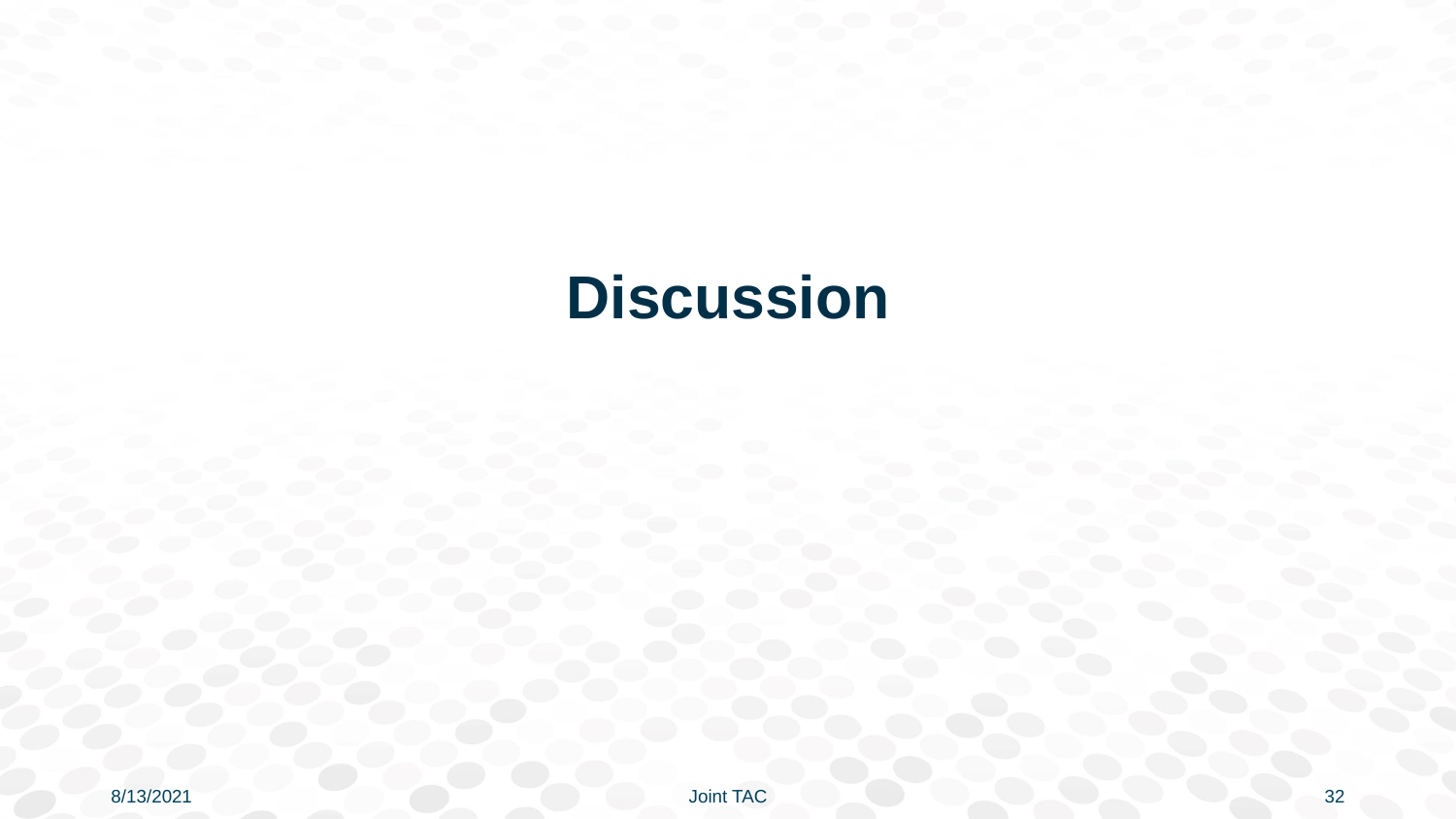#### **6. Unallocated Grant Funding**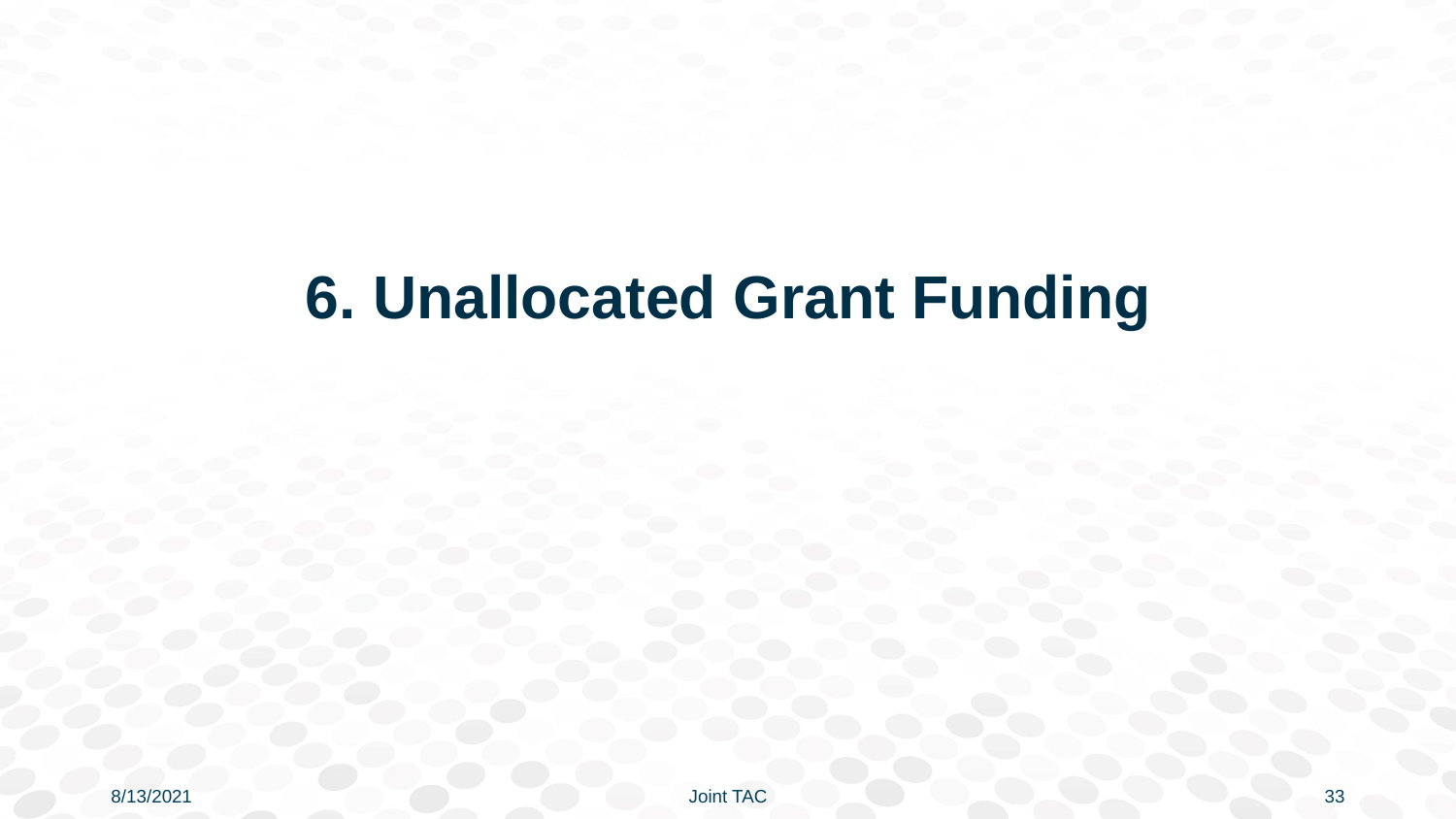#### **Unallocated Grant Funding**

| TOTAL AVAILABLE GRANT FUNDING                                        | \$1,999,600.00                                                  |                                                           |
|----------------------------------------------------------------------|-----------------------------------------------------------------|-----------------------------------------------------------|
| <b>TOTAL CONTRACTED HCM/WB</b>                                       | \$378,000.00                                                    |                                                           |
| TOTAL CONTRACTED GSP                                                 | \$1,337,000.00                                                  |                                                           |
| <b>TOTAL UNCONTRACTED</b>                                            | \$284,600.00                                                    |                                                           |
|                                                                      |                                                                 |                                                           |
| <b>POTENTIAL TASKS</b>                                               | <b>Estimated Costs (rough)</b>                                  |                                                           |
| <b>Well Monitoring Pilot Program</b>                                 | ~\$16K/site (variable depending<br>on site)                     | *This would require a<br>grant amendment to<br>move funds |
| <b>Hydrogeologic Investigation</b>                                   | Costs under this category will<br>vary based on level of effort |                                                           |
| Assess remaining data gaps and develop<br>investigation work plan(s) |                                                                 |                                                           |
| Field mapping of key geologic and<br>hydrologic features             |                                                                 |                                                           |
| <b>Test drilling</b>                                                 |                                                                 |                                                           |
| Monitoring well installation                                         |                                                                 |                                                           |
| Subsidence benchmark installation                                    |                                                                 |                                                           |
| Stream gage installation                                             |                                                                 |                                                           |
| <b>Well Location database</b>                                        |                                                                 |                                                           |
| <b>Annual Report (due in April 2022)</b>                             | \$50K - \$75K                                                   |                                                           |

- \$284,600.00 in grant funding remains that has not been contracted
- Funding must be dedicated to GSP planning, not applicable for implementation
- Funds should be dedicated to projects that are currently in the Prop. 1 / Prop. 68 grant Agreement with DWR
- Potential tasks are listed, others may be considered
- Funding must be expended by April 30, 2022
- TAC recommendation to CGA/GGA Boards for consideration